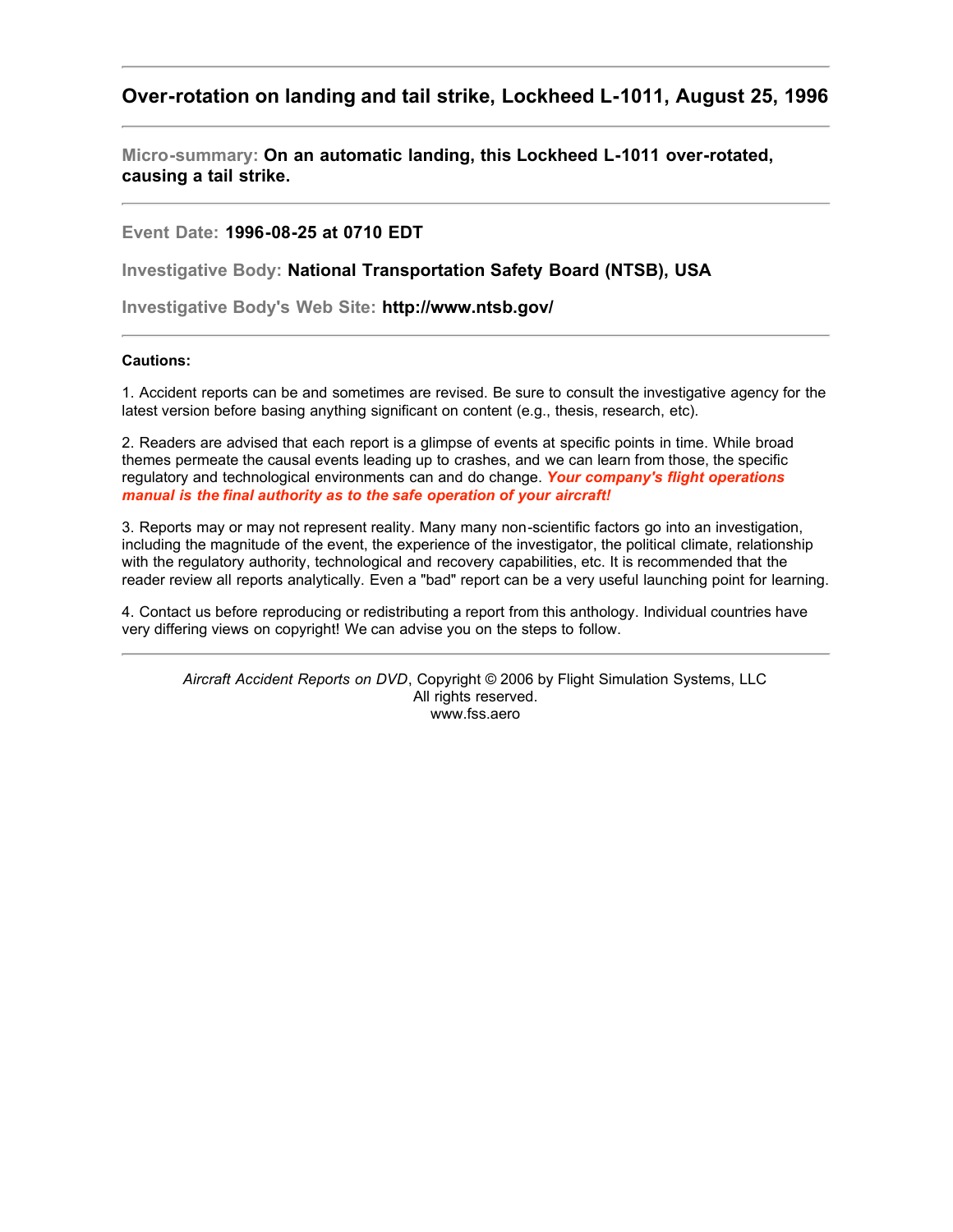| <b>National Transportation Safety Board</b><br>NTSB ID: NYC96FA174<br>Aircraft Registration Number: N31031                                                                                                                                                                                                                                                                                                                                                                                                                                                                                                                                                                                                                                                                                        |              |                             |                                 |                       |                            |                                                                                                     |          |
|---------------------------------------------------------------------------------------------------------------------------------------------------------------------------------------------------------------------------------------------------------------------------------------------------------------------------------------------------------------------------------------------------------------------------------------------------------------------------------------------------------------------------------------------------------------------------------------------------------------------------------------------------------------------------------------------------------------------------------------------------------------------------------------------------|--------------|-----------------------------|---------------------------------|-----------------------|----------------------------|-----------------------------------------------------------------------------------------------------|----------|
| <b>FACTUAL REPORT</b>                                                                                                                                                                                                                                                                                                                                                                                                                                                                                                                                                                                                                                                                                                                                                                             |              | Occurrence Date: 08/25/1996 |                                 |                       | Most Critical Injury: None |                                                                                                     |          |
| <b>ÁVIATION</b><br>ETYBOP                                                                                                                                                                                                                                                                                                                                                                                                                                                                                                                                                                                                                                                                                                                                                                         |              | Occurrence Type: Accident   |                                 | Investigated By: NTSB |                            |                                                                                                     |          |
| Location/Time                                                                                                                                                                                                                                                                                                                                                                                                                                                                                                                                                                                                                                                                                                                                                                                     |              |                             |                                 |                       |                            |                                                                                                     |          |
| Nearest City/Place                                                                                                                                                                                                                                                                                                                                                                                                                                                                                                                                                                                                                                                                                                                                                                                | State        |                             | Zip Code                        | <b>Local Time</b>     | Time Zone                  |                                                                                                     |          |
| JAMAICA                                                                                                                                                                                                                                                                                                                                                                                                                                                                                                                                                                                                                                                                                                                                                                                           | NY           |                             | 11430                           | 0710                  | <b>EDT</b>                 |                                                                                                     |          |
| Airport Proximity: On Airport                                                                                                                                                                                                                                                                                                                                                                                                                                                                                                                                                                                                                                                                                                                                                                     |              |                             | Distance From Landing Facility: |                       | Direction From Airport:    |                                                                                                     |          |
| <b>Aircraft Information Summary</b>                                                                                                                                                                                                                                                                                                                                                                                                                                                                                                                                                                                                                                                                                                                                                               |              |                             |                                 |                       |                            |                                                                                                     |          |
| Aircraft Manufacturer                                                                                                                                                                                                                                                                                                                                                                                                                                                                                                                                                                                                                                                                                                                                                                             | Model/Series |                             |                                 |                       | Type of Aircraft           |                                                                                                     |          |
| Lockheed                                                                                                                                                                                                                                                                                                                                                                                                                                                                                                                                                                                                                                                                                                                                                                                          |              |                             | L-1011-100                      |                       |                            |                                                                                                     | Airplane |
| Sightseeing Flight: No<br>Air Medical Transport Flight: No                                                                                                                                                                                                                                                                                                                                                                                                                                                                                                                                                                                                                                                                                                                                        |              |                             |                                 |                       |                            |                                                                                                     |          |
| Narrative                                                                                                                                                                                                                                                                                                                                                                                                                                                                                                                                                                                                                                                                                                                                                                                         |              |                             |                                 |                       |                            |                                                                                                     |          |
| Brief narrative statement of facts, conditions and circumstances pertinent to the accident/incident:<br>HISTORY OF FLIGHT                                                                                                                                                                                                                                                                                                                                                                                                                                                                                                                                                                                                                                                                         |              |                             |                                 |                       |                            |                                                                                                     |          |
| The 3 flight crewmembers, 9 flight attendants, and 250 passengers were not injured. Instrument<br>meteorological conditions prevailed at the time of the accident. The flight departed Las Vegas,<br>Nevada (LAS), at 0310, and was operated on an Instrument Flight Rules (IFR) flight plan under 14<br>CFR Part 121.<br>The flight crew was on the last flight of a 3 day trip. The trip sequence originated on<br>the evening of August 23, 1996, where the crew flew the accident airplane from JFK to LAS, as TWA<br>flight<br>777 (TWA777). According to interviews, the flight crew then went into a 24 hour crew rest<br>period, during which the crewmembers had no contact with each other.<br>While the crew was in rest, N31031 was flown to JFK, and returned to LAS by other flight |              |                             |                                 |                       |                            | struck the runway, while landing at John F. Kennedy International Airport, Jamaica, New York (JFK). |          |
| crews.<br>The accident flight, TWA778, started with the crew pickup at the hotel, at 0030, on August<br>They meet the inbound flight crew of N31031, as they passed through the terminal, and were<br>25.<br>informed that the airplane was "OK."                                                                                                                                                                                                                                                                                                                                                                                                                                                                                                                                                 |              |                             |                                 |                       |                            |                                                                                                     |          |
| TWA778, which was scheduled to depart the gate, at 0200, departed, at 0254. The first<br>officer was the flying pilot and performed the takeoff. The airplane became airborne, at 0310, and<br>was hand flown to altitude.<br>The flight crew described the departure and en route phases of the<br>flight as being routine and uneventful until they began their descent. Entering the New York area,<br>flight 778 was cleared to descend to FL 190.                                                                                                                                                                                                                                                                                                                                            |              |                             |                                 |                       |                            |                                                                                                     |          |
| At 0658:09, the captain made initial contact with the New York TRACON, ROBER position, and<br>reported that they were descending to FL190.<br>They also reported they had Airport Terminal<br>Information Service (ATIS) VICTOR [visibility 1/4 mile fog, 200 scattered, wind calm, temperature<br>19, dew point 19, landing ILS 4R]. The controller replied, "Fly heading one three zero vectors<br>to i l s four right be advised tower visibility now reported to be zero." This was acknowledged by<br>the captain who inquired about the Runway Visual Range (RVR). The ROBER controller replied,<br>"runway four right r v r is three thousand five hundred the mid point is one thousand six<br>hundred roll out one thousand four hundred."                                               |              |                             |                                 |                       |                            |                                                                                                     |          |
| At 0659:28, the ROBER controller transmitted to TWA778, and a preceding flight, " kennedy<br>special weather at one zero five eight zulu [0658 local] wind three six zero at six visibility less<br>than one quarter mile with fog there is a broken layer at two hundred and altimeter three zero zero                                                                                                                                                                                                                                                                                                                                                                                                                                                                                           |              |                             |                                 |                       |                            |                                                                                                     |          |

*FACTUAL REPORT - AVIATION Page 1*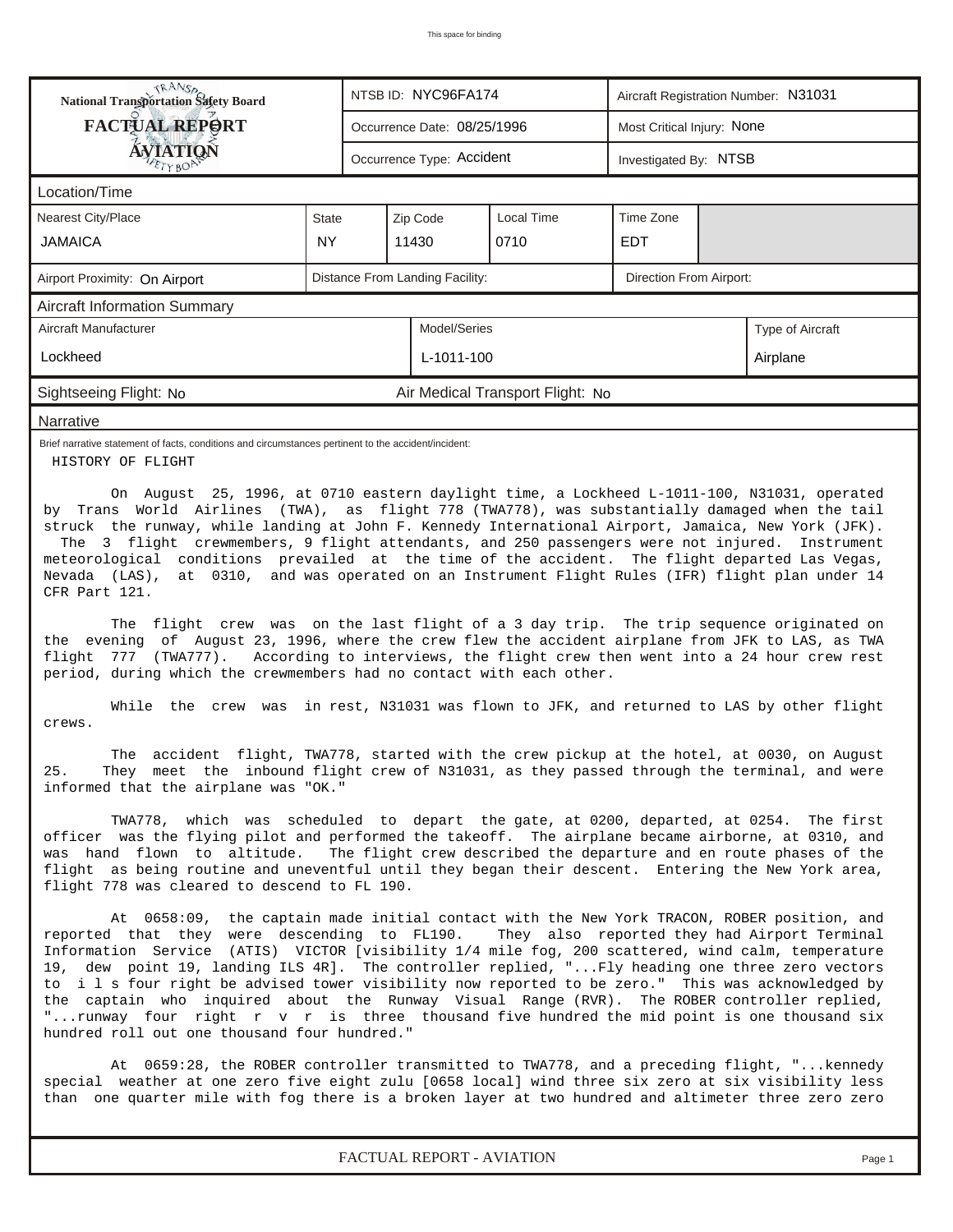| <b>National Transportation Safety Board</b> | NTSB ID: NYC96FA174         |  |
|---------------------------------------------|-----------------------------|--|
| <b>FACTUAL REPORT</b>                       | Occurrence Date: 08/25/1996 |  |
|                                             | Occurrence Type: Accident   |  |

nine for uh be advised the remarks are surface visibility is one quarter and surface visibility south is one and one half." The transmission was acknowledged by the captain.

 At 0706:39, the ROBER controller transmitted, "t w a seven seventy eight heavy the r v r is rapidly going down on four right what is your minimum for four right" The pilot replied, "...twelve hundred r v r," and the ROBER controller then transmitted, "that's exactly what it's indicating now t w a seven seventy eight heavy turn right heading zero two zero your eight miles from ebbe maintain one thousand five hundred till established on localizer cleared I l s four right approach." This was acknowledged by the captain.

 A 0707:34, the ROBER controller asked, "t w a seven seventy eight heavy the four right r v r is down to a thousand would you like to try slipping over to the left." With no reply, the controller then asked, "t w a seven seventy eight heavy would you like to try slipping over to four left its uh r v r for the right is down to thousand uh for the left is more than six." At this time the captain replied, "o k we'll take four left."

 At 0707:52, the ROBER controller directed TWA778, "o k the left side I l s frequency is one one zero niner and zero two zero t w a seven seventy eight."

 At 0708:17, the ROBER controller asked, "t w a seven seventy eight heavy are you able to pick up the left side all right," at which point the captain replied, "yeah we're coming left now."

 At 0708:26, the ROBER controller transmitted, "t w a seven seventy eight heavy your at two and a half from tildi your cleared I l s four left approach contact kennedy tower one one niner point one." The flight engineer reported that she computed the Vref speed to be 131 knots and verified the setting on the captain's and first officer's air speed indicators. They had initially briefed for a category I approach to runway 4R. When the weather deteriorated, they then briefed for a category II approach to runway 4R. When approach control offered them runway 4L, it was accepted by the captain. While on the approach to runway 4L, attempts to engage the auto-throttles were unsuccessful, and the captain told the first officer to fly the approach using manual throttles. The captain reported that when the first officer requested the ILS 4L approach plate, he replied, "just fly the approach it is near VFR." The first officer also stated that the ILS 4L approach plate was never taken out for the approach and the altimeter bugs remained set for runway 4R.

 According to TWA manuals, the correct altimeter bug setting for a Category II approach to runway 4R would be 112 feet, and for a Category I approach to 4L would be 212 feet.

 At 0708:53, the captain contacted the JFK control tower and stated that they were on the localizer for runway 4 left.

 At 0708:59, the JFK local controller replied, "t w a seven seventy eight kennedy number one wind calm runway four left cleared to land r v r more than six thousand rollout one thousand six hundred."

 The first officer stated that at 50 feet above the ground (AGL), the autopilot began to flare the airplane, and he retarded the throttles. He said that it, "looked a little high." About that time, the stick shaker activated, followed by the airplane touching down firmly.

 The flight engineer reported that while monitoring the annunciator lights, she heard the stick shaker activate. She observed the speed to be Vref minus 10 knots.

 The captain stated that at 50 feet AGL, the first officer called "FLARE." At that point the nose was pitching up, and the first officer retarded the throttles. About 1second later the stick shaker sounded and the captain recalled checking the airspeed at 120 knots, and that the

*FACTUAL REPORT - AVIATION Page 1a*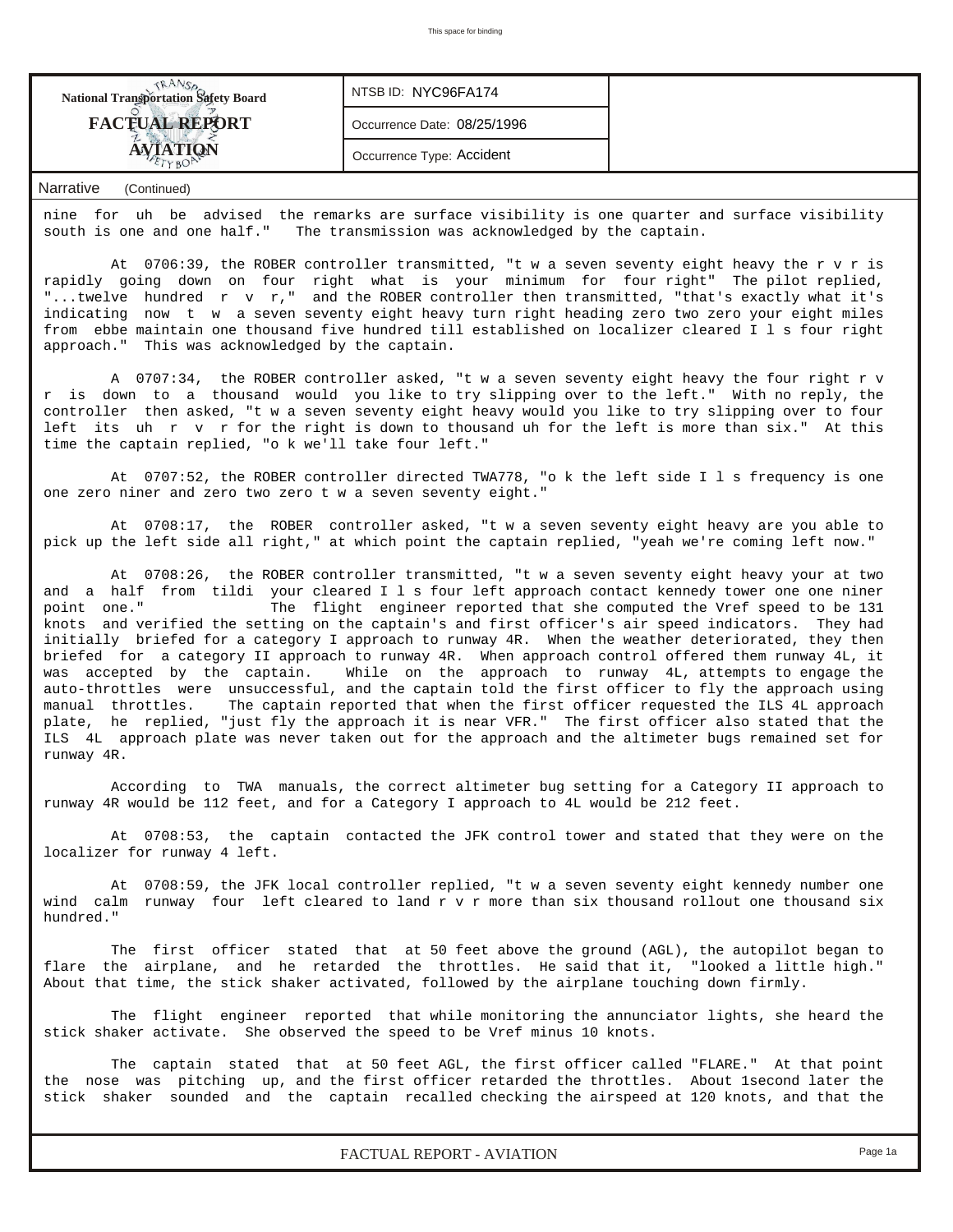| <b>National Transportation Safety Board</b> | NTSB ID: NYC96FA174         |  |
|---------------------------------------------|-----------------------------|--|
| <b>FACTUAL REPORT</b>                       | Occurrence Date: 08/25/1996 |  |
| $r_{rYBO}$                                  | Occurrence Type: Accident   |  |

altitude was about 30 feet AGL. The captain pushed the throttles forward and the airplane touched down hard. The captain then took control of the airplane, closed the throttles, initiated reverse thrust, and made a normal rollout.

 A witness reported that he was at the approach end of runway 4L at the time of occurrence, at taxiway KILO, about 100 yards from the touchdown point. He stated that the airplane hit on the tail first and then the tires. The touchdown point was shorter than normal, and he heard a bang at touchdown. He said the visibility was about 1/4 mile with a light wind from the north at less than 5 knots.

 After the landing roll, the airplane was taxied to the TWA gate complex, where the engines were shut down, and the flight was towed to the gate, which was a normal procedure. After the passengers deplaned through the jetway, maintenance personnel informed the captain that there was damage to the tail of the airplane. The captain performed an external examination of the airplane, returned to the cockpit, and after a short discussion, the flight crew departed the airplane.

 The JFK weather observation, at 0658, recorded the visibility as less than 1/4 mile, a 200 foot broken ceiling, and the touchdown RVR greater than 6,000 feet.

 The accident occurred during the hours of daylight at 40 degrees, 37 minutes, 19 seconds North Latitude, and 73 degrees, 47 minutes, 8 seconds West Longitude.

#### PERSONNEL INFORMATION

#### Captain

 The Captain, age 58, was hired by TWA on August 19, 1966. He held an airline transport pilot (ATP) certificate with a rating for airplane multi-engine land and instrument airplane. He was type rated in the Boeing 727 and Lockheed L-1011. He also held a commercial pilot certificate for airplane single engine land, and a turbo-jet flight engineer's rating. The captain's most recent first-class medical certificate was issued on July 8, 1996, and contained the limitation, "Holder shall possess corrective glasses for near vision."

 The captain was on reserve status and volunteered for the trip sequence. According to interviews, he had a total time of 18,643 hours, of which 4,855 hours were as Pilot-In-Command (PIC). He had accumulated 351 hours as PIC, and 917 hours as Second-In-Command (SIC), in the L-1011, and had no L-1011 flight engineer experience.

 His initial captain line checkout in the L-1011 was completed on June 21, 1994. He was displaced by seniority and requalified as captain in the Boeing 727 on February 2, 1995. He requalified as captain in the L-1011 on June 27, 1996, and had flown the L-1011 for 105 hours during the preceding 90 days.

 The captain's last checks in the L-1011 were a proficiency check on June 30, 1996, and a line check on July 14, 1996.

#### First Officer

 The first officer, age 54, was hired by TWA on January 9, 1970. He held an ATP certificate with a rating for airplane multi-engine land and instrument airplane. He was type rated in the Falcon 20, and Lear Jet Model 23/24/25. He also held a commercial pilot certificate for airplane single engine land, and a turbo-jet flight engineer's rating. The first officer's most recent first class medical certificate was issued on July 8, 1996, and contained the limitation, "Shall carry corrective lenses when operating airplane." The first officer was furloughed twice by TWA, the first time April 3, 1970, to April 26, 1977, and the second time from January 5, 1980, to March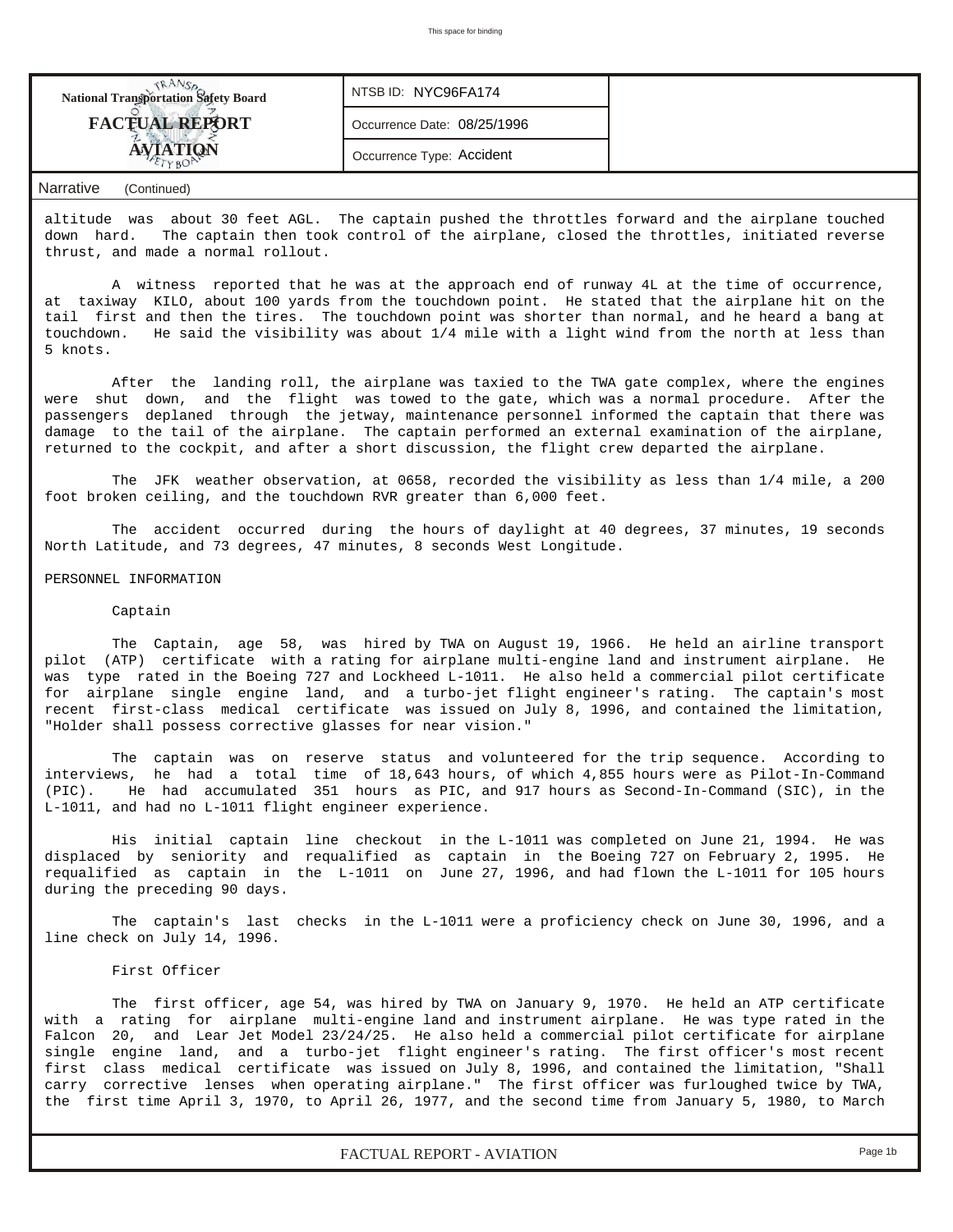| <b>National Transportation Safety Board</b> | NTSB ID: NYC96FA174         |  |
|---------------------------------------------|-----------------------------|--|
| <b>FACTUAL REPORT</b>                       | Occurrence Date: 08/25/1996 |  |
|                                             | Occurrence Type: Accident   |  |
|                                             |                             |  |

## 7, 1985.

 He was initially qualified as a first officer with TWA on May 30, 1996, in the L-1011. He had accumulated 210 hours as first officer, and 3,155 hours as flight engineer in the L-1011. He completed his line operating experience on the L-1011 on June 6, 1996.

The first officer's last checks in the L-1011 were a proficiency check on May 30, 1996, and a line check on June 14, 1996.

#### Flight Engineer

 The flight engineer, age 28, was hired by TWA on March 4, 1994. She held an ATP certificate with ratings for airplane multi-engine land, and instrument airplane, and was type rated in the Beech 1900. She also held a turbo-jet flight engineer rating. She reported a total time of 3,900 hours, with 516 hours as flight engineer, including 379 hours as a L-1011 flight engineer.

 The flight engineer's initial qualification was in the L-1011. She was displaced to the Boeing 727 as a flight engineer, in March of 1995. She then became a simulator instructor in the L-1011, while holding a bid status as a Boeing 727 flight engineer. She returned to line operations in the L-1011 as a flight engineer during June/July 1996.

 The flight engineer's last checks in the L-1011 were a proficiency check on February 12, 1996, and a line check on August 7, 1996.

## AIRCRAFT INFORMATION

 The airplane, N31031, was a 1975 Lockheed L-1011-385-1-15 (L-1011-100), and was operated by Trans World Airlines Inc. It was powered by three Rolls-Royce RB-211-22 engines, and maintained under TWA's maintenance procedures.

 At the time of the accident, the airplane's estimated landing weight was 313,900 pounds. The Center of Gravity (CG) was estimated to be about 25.5 % Mean Aerodynamic Chord (MAC). The forward and aft CG limits at the estimated landing weight were, 12.8 % and 34.0 % MAC.

 According to the Lockheed Aircraft Company, the computed stall speed at the estimated landing weight, with the leading edge slats retracted and the trailing edge flaps set at 33 degrees, was 120 KIAS.

#### AERODROME INFORMATION

 Runway 4L and 4R each had complete and separate ILS approaches. The two runways were separated by about 3,000 feet. Both approaches had glide slope intercept altitudes of 1,500 feet. The following decision heights and minimum visibility's were published for each approach.

| Approach                |          |          | Decision Height |           | Minimum Visibility                    | ILS |
|-------------------------|----------|----------|-----------------|-----------|---------------------------------------|-----|
| 4L Category I           |          | 212 feet |                 |           | RVR 4,000 or 3/4 mile ILS 4R Category |     |
|                         | 212 feet |          |                 | RVR 1,800 | ILS 4R Category II                    | 112 |
| $feet \cdots RVR 1,200$ |          |          |                 |           |                                       |     |

### FLIGHT RECORDERS

 The airplane was equipped with a Sunstrand Data Control model 573A (S/N 3764) Digital Flight Data Recorder (DFDR). The unit was removed from the airplane and forwarded for readout at the National Transportation Safety Board's (NTSB) Vehicle Performance Division (RE-60), Washington,

*FACTUAL REPORT - AVIATION Page 1c*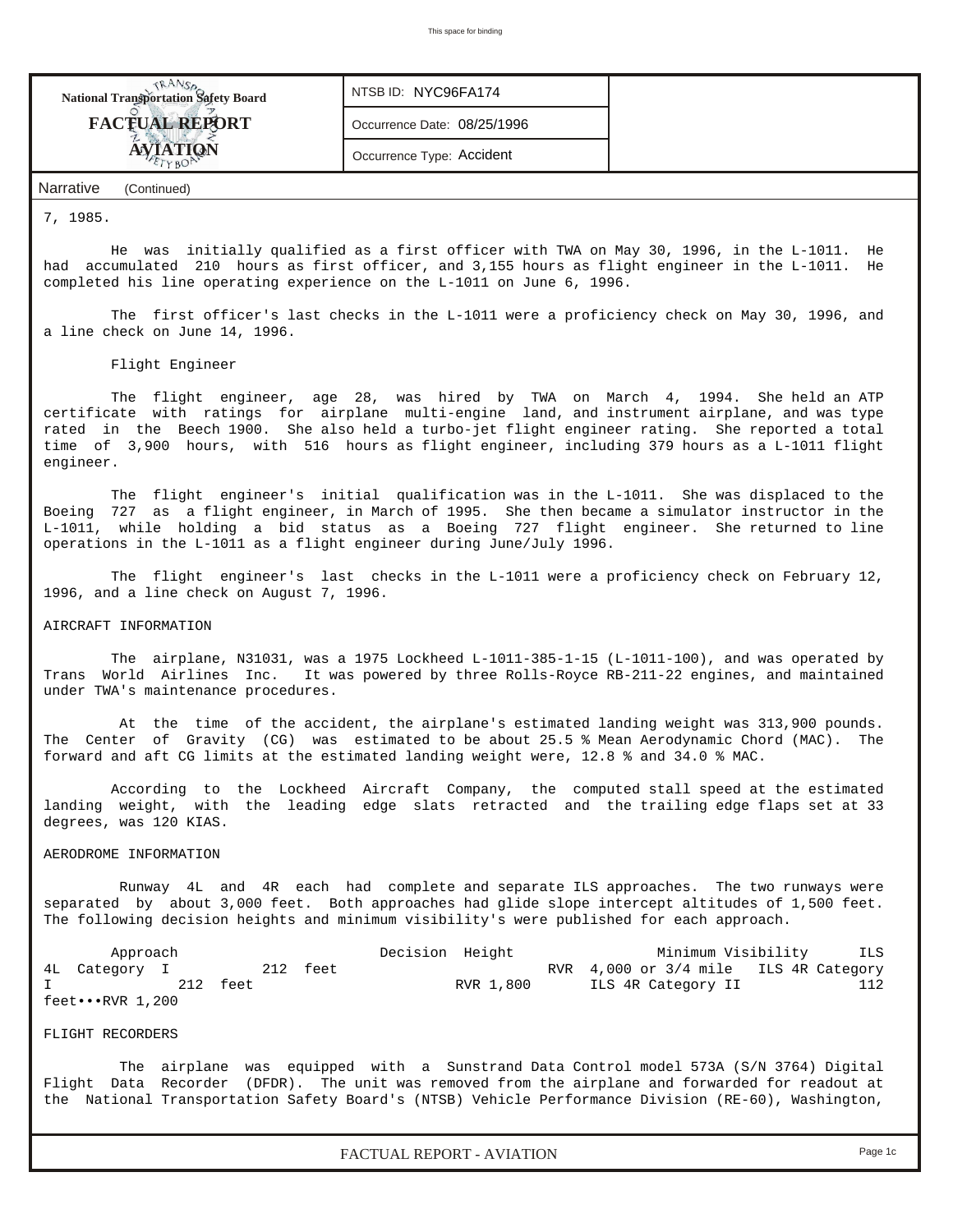| <b>FACTUAL REPORT</b><br>Occurrence Date: 08/25/1996 | <b>National Transportation Safety Board</b> | NTSB ID: NYC96FA174       |  |
|------------------------------------------------------|---------------------------------------------|---------------------------|--|
|                                                      |                                             |                           |  |
|                                                      |                                             | Occurrence Type: Accident |  |

DC. According to the Vehicle Performance Division report of the DFDR, the trailing edge flaps had extended; however, there was no indication that the leading edge slats extended. The DFDR data revealed a series of rolls occurred during the approach, with the auto-pilot engaged. The rolls had peak oscillations of 26 degrees left and right. When correlated with the radar data and ATC transcripts, the rolls began prior to the outer marker, and continued with lessening degrees until the altitude readout indicated below 500 feet. The rolls corresponded to flight control movements and magnetic heading changes.

 Airplane touchdown was recorded at subframe reference number (SNR) 247 with a peak "G" of 2.11 Gs. At that time the airspeed was 117.5 knots CAS, and the left and right Angle of Attacks were recorded as 17.5 and 16.07 degrees respectively.

 The DFDR data revealed that during the preceding flight, TWA777 to LAS, the slats had extended.

WRECKAGE AND IMPACT INFORMATION The Port Authority of New York and New Jersey reported that, at 0915, on August 25, 1996, they found a red and white paint transfer on runway 4L, about 1,000 feet from the approach end.

 Following passenger embarkation, and baggage unloading, the airplane was towed from the gate to the maintenance hangar. The cockpit was not secured. The airplane was inspected in accordance with TWA's "Hard Landing or Off the Runway or Off the Taxi Strip Structural Check." This was conducted on August 25, 1996. The inspection included cycling the flaps. According to a written statement from the mechanic who cycled the flaps; "...the leading edge devices did not<br>lower and no indication [on] the F.E. panel was noted." When it was determined there was lower and no indication [on] the F.E. panel was noted." substantial damage, the FAA and NTSB were notified.

 According to the FAA and TWA, examination of the airplane revealed that the aft pressure bulkhead was cracked. Fuselage skin in the vicinity of the tail skid was scrapped. The number two engine thrust reverser shroud was scrapped. The right hand side APU mount was broken. In addition, several bulkheads in the immediate vicinity of the fuselage impact point were bent and/or cracked.

 The FAA forwarded certified copies of the original hard landing inspection, and non-routine maintenance work records for N31031. A review of page 36, item 125, of the non-routine maintenance work records contained the following notation, "Prior to attempting to move flaps R/H leading edge brake was found tripped & was reset to facilitate flap movement." This was entered by a TWA mechanic with the identification LST28022. In a signed statement, LST28022 stated, "...was present during an NTSB and FAA investigation of said aircraft. On an attempt to perform an operation check of the flap system, the leading edge flaps failed to deploy. Upon investigation the leading edge brake assembly were found tripped. At this time I made non routine remarks on M139 sheets to this effect reference items # 125 and # 126 on page 36." Another mechanic who observed this also submitted a written statement.

#### MEDICAL AND PATHOLOGICAL INFORMATION

 Toxicological testing of the flight crew was accomplished in accordance with the TWA procedures. Testing on the first officer and flight engineer was negative for alcohol or drugs. The captain provided a specimen for testing; however, due to an equipment failure, results were not obtained.

TESTS AND RESEARCH

Slat Operation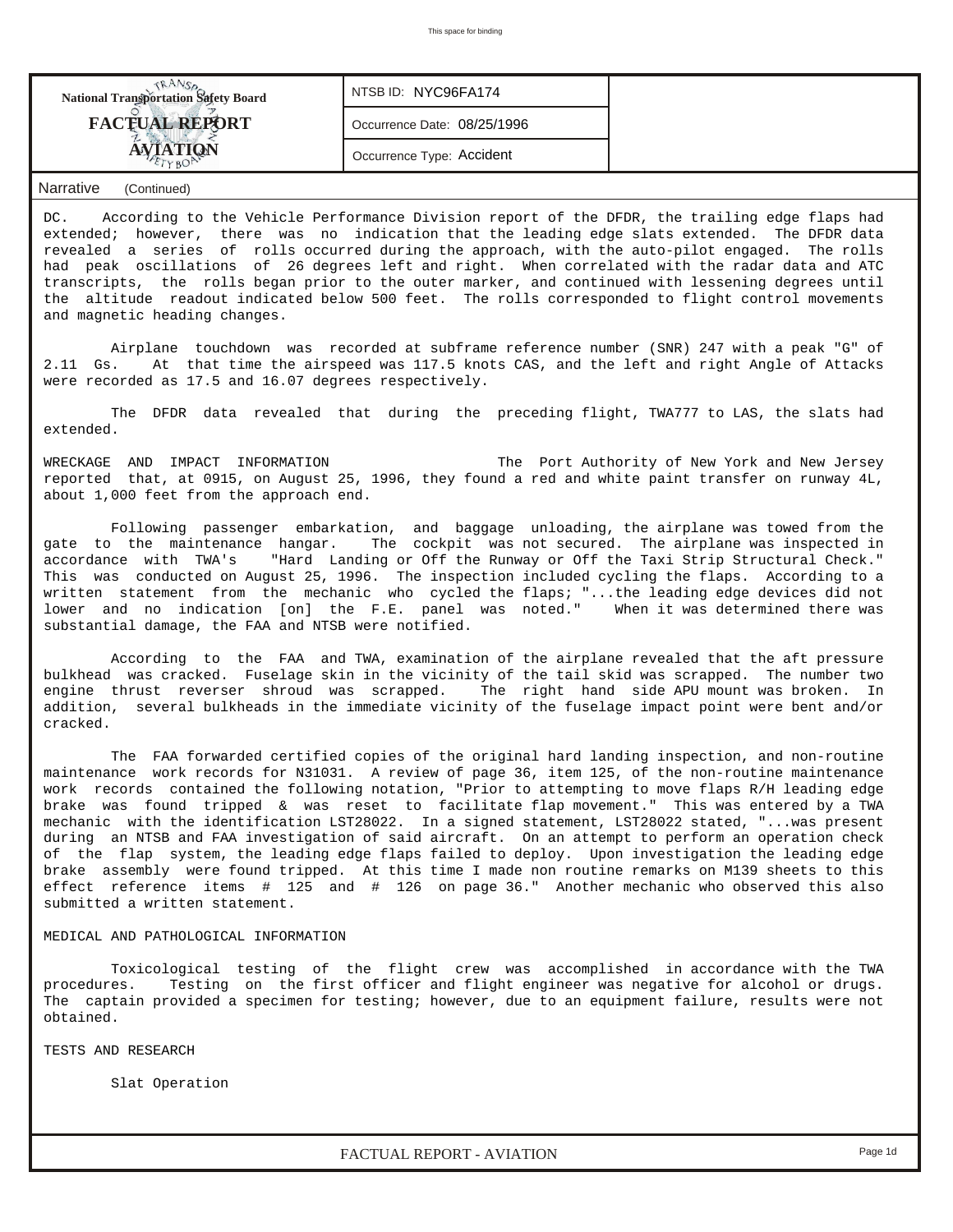| <b>National Transportation Safety Board</b>        | NTSB ID: NYC96FA174         |  |
|----------------------------------------------------|-----------------------------|--|
| <b>FACTUAL REPORT</b>                              | Occurrence Date: 08/25/1996 |  |
| <b>AVIATION</b>                                    | Occurrence Type: Accident   |  |
| $\mathbf{r}$<br>$\sim$ $\sim$ $\sim$ $\sim$ $\sim$ |                             |  |

According to the TWA L-1011 Flight Handbook (FHB) 12.04.9:

SLATS

"There are seven leading edge slats on each wing. Each slat is operated by a jackscrew type actuator. The actuators are driven through a common torque tube by a power drive unit (PDU). The PDU uses two hydraulic motors pressurized by hydraulic systems A and C. The slats fully extend or fully retract.

Operation of the slats is controlled by the flap handle through a cable system. Movement of the flap handle from the zero position causes the slats to fully extend in approximately 10 seconds. Movement of the flap handle in the up direction past the four degree detent position causes the slats to fully retract. Flaps and slats operate together.

Slat position is indicated by amber and green lights on the flap position indicator [pilot's panel] and the engineer's slat monitor. On the flap position indicator, an amber LE TRANS intransit light appears if all the slats are not in the selected position. A green LE EXT light appears if all the slats are extended. The slat monitor on the engineer's panel has a slat position indicator that shows the position of the left and right slats. A number green light appears for each fully extended slat segment.

Slat asymmetry is sensed by position sensors at the outboard end of the torque tube. When an asymmetric position is detected, both system A and C pressures are shut off, a brake at the left and right outboard ends of the drive is set, and the FLAP/SLAT LOCK light appears at the engineer's annunciator panel. This asymmetric lock can only be reset on the ground. Any fault in the slat asymmetry detection system will cause the SLAT ASYM DET FAULT light to appear at the engineer's annunciator panel.

Any fault in the flap asymmetry detection system causes the SLAT ASYM DET FAULT light to come on. This indicates that the monitor has detected a fault in the slat detection system. Annunciation may not mean that asymmetry protection is lost. There are three logic channels in each comparator. Slat lock operates only when at least two channels agree, through a voter, that an asymmetric condition exists. Any one of several failures in a single channel will cause the SLAT ASYM DET FAULT light to come on. Under certain conditions, using Flight Handbook procedures, it is possible to correct the fault in flight.

Manual operation of the slat lock system is also provided on the slat monitor. Pressing the slat lock switch in locks all the slats in position. When the slats are manually locked in position, 1 LOCK and 2 LOCK lights appear. The slats may be unlocked by pressing the slat lock switch to the released or out position." Slat Protection Features

 The investigation revealed that the slat locks were located in the wing tips. During slat extension/retraction, speed sensors measure the speed of the drive system. If an overspeed was sensed in the drive motor, then a slat lock would engage. When initiated by overspeed protection, there were no cockpit indications. Once a slat lock was engaged by overspeed protection, no further action from the flight crew can reset it. It required a reset by maintenance personnel. The investigation found that slack in the drive system could allow the drive motor to overspeed, and initiate a slat lock.

No description of a slat lock due to drive motor overspeed was contained in TWA L-1011 FHB.

Autoland

According to the TWA L-1011 FHB, Section 7.04.04:

*FACTUAL REPORT - AVIATION Page 1e*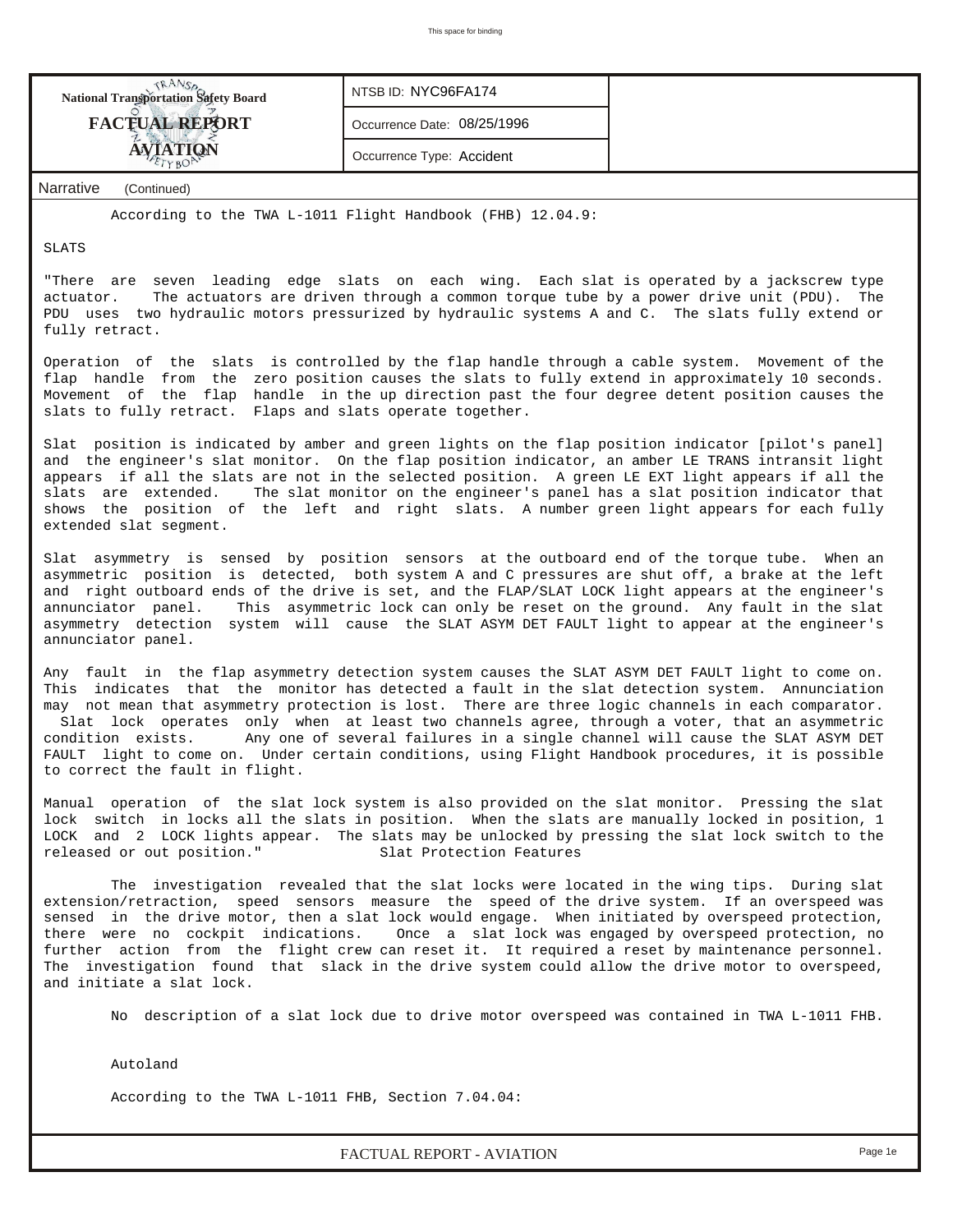| <b>National Transportation Safety Board</b> | NTSB ID: NYC96FA174         |  |
|---------------------------------------------|-----------------------------|--|
| <b>FACTUAL REPORT</b>                       | Occurrence Date: 08/25/1996 |  |
|                                             | Occurrence Type: Accident   |  |

 "...A flare signal is initiated at 50 feet AGL. The flare is completed at approximately 20 feet. The flare is programmed to achieve a rate of sink at touchdown of approximately 120 feet per minute...."

Testing at JFK The NTSB Systems Group convened at the TWA maintenance hangar at JFK, on September 5, 1996, and examined the airplane. All flight paper documents had been removed, and all settings and switch positions corresponded to a secured cockpit.

 The flap handle was found in the retracted position. All pertinent circuit breakers were found in the "in" (electrical power on) position. The slats visually appeared to be retracted; however, when measured, they were found to be extended 0.3 inch. The right slat brake was found in the tripped (locked) position, and the left slat brake was found in the normal (unlocked) position.

 When the cockpit was powered, the slat extension gauge on the flight engineer's panel displayed the left and right needles at the zero degree extension mark. None of the slat warning lights, advisory lights, or green indication lights illuminated.

 Hydraulic power was applied to the airplane and the flap handle was moved to the first detent, which was the 4 degree position. The trailing edge flaps extended to 4 degrees. There was no movement of the leading edge slats, or associated lights. In addition, no aural warning sounded or warning lights were visible. The flap handle was then moved to the 10, 18, 22, and 33 degree positions. At each stop, the trailing edge flaps were properly positioned; however, there was no change in the status of the leading edge slats, and indications for them. No aural warning sounded and no warning lights were illuminated during the process of flap extension.

 Electrical and hydraulic power was then removed from the airplane and maintenance personnel reset the right slat brake.

When hydraulic and electrical power was reapplied, the slats were observed to retract 0.3 inch, to the fully retracted position. All cockpit indications corresponded to retracted slats. When the flap handle was extended to the 4 degree position, the leading edge slats began to extend. While in transit, the amber LE TRANS light illuminated, and movement was noticed on the double needle gauge on the flight engineer's panel. When the slats were fully extended, the amber LE TRANS light extinguished and the green LE EXT light illuminated. In addition, the double needle gauge on the flight engineer's panel displayed both needles at 30 degrees, and the 14 green lights were illuminated. The flap handle lever was moved through its normal range of operation several times, and no abnormalities were observed. Neither slat lock engaged during the testing.

 The slat drive mechanism was inspected for slack, with the slats in the retracted and extended positions, and found to be satisfactory. At the request of the System Group Chairman, the slats were then placed in mid-position and checked for slack. The couplings were found to be loose and considered by a representative from Lockheed to be out of tolerance.

 A review of the slat inspection procedures used by Lockheed and TWA was performed. The examination revealed that the inspection procedures used for the slat drive system, did not specify a slat position to be used during the inspection.

Component Testing

 The slat system logic boxes were removed and examined at the TWA overhaul facility in Kansas City, Missouri. The boxes and individual cards were tested under changing conditions of heat, cold, moisture, and vibration. No abnormalities were detected.

Examination of the auto-throttle (A/T) system revealed that it was powered through the

*FACTUAL REPORT - AVIATION Page 1f*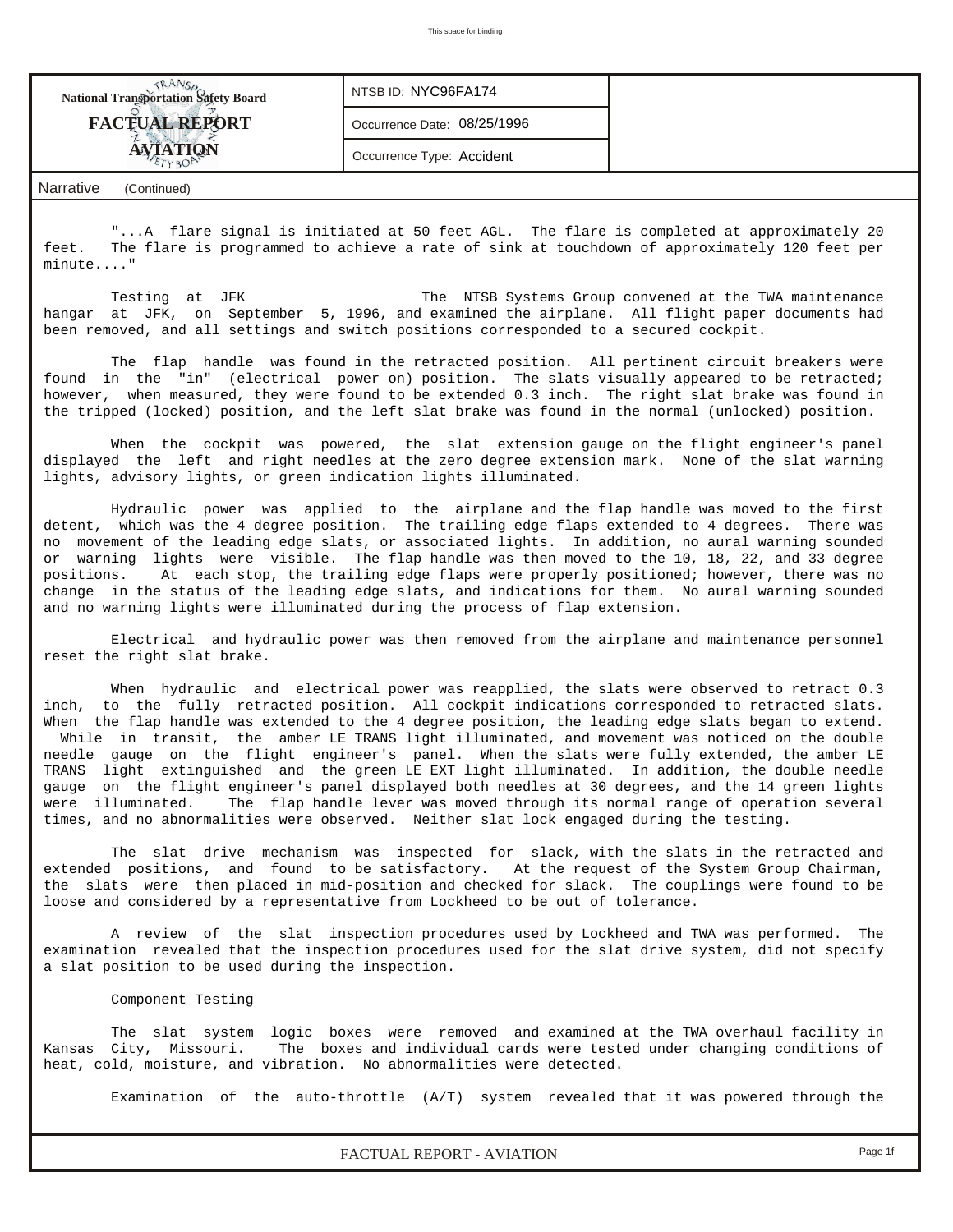| <b>FACTUAL REPORT</b><br>Occurrence Date: 08/25/1996<br>Occurrence Type: Accident | <b>National Transportation Safety Board</b> | NTSB ID: NYC96FA174 |  |
|-----------------------------------------------------------------------------------|---------------------------------------------|---------------------|--|
|                                                                                   |                                             |                     |  |
|                                                                                   |                                             |                     |  |

logic cards used by the slat system. If the slats were not extended to the point that the LE EXT light illuminated, then power for the A/T was not available. This information was not available in the TWA L-1011 FHB.

Maintenance Records

According to the Systems Group Chairman report:

"...A review was conducted of the airplane's historical records for a previous two year period. The records examination revealed that there had been 12 leading edge slat failures during approach or landing. The 12 malfunctions were the result of right hand brake trips. The corrective action was the resetting of the brake for the first four occurrences, followed by a removal and replacement of the brake assembly, then after the sixth, a complete inspection of the drive system including wear of the couplings. According to the records, the slat lock ups occurred with greater frequency in the past year. The last occurrence was on July 20, 1996. Some of the records indicated that the crews recognized the failure to extend situation and performed the appropriate actions.... "

 A check of TWA records indicated the airplane was operated for 316 hours, and 106 cycles between the last occurrence, and the date of the accident.

TWA Engineering Watch

 According to the TWA General Policies and Procedures Manual, Maintenance Program - General, (10) Engineering Watch Items:

"Under certain conditions and with the concurrence of Engineering, problems known to be of an 'Engineering Watch' nature that are within accepted limits, may be carried through Time Control Service or Check 'C' as a deferred log item or open AMPS item with the appropriate notation 'This item under MCI Engineering control.' Engineering will monitor this condition and direct appropriate action. Additionally, the front cover of the logbook should be placard with a brief description of the time and include the words, 'This item under MCI Engineering control.' However, any item deferred under MEL must be cleared within the required time limits."

 According to TWA procedures, in addition to the current airplane log book, the previous log book is also carried in the airplane for flight crew reference.

 TWA's Director of Maintenance reported that to the best of his knowledge, an engineering watch (also known as a maintenance watch) was not in effect in effect for N31031 on August 25, 1996. When queried as to how long an airplane would be on an engineering watch, he replied that it depended upon many variables, which included the type of event and previous history of the airplane. A fixed number of hours was not established for specific types of events.

#### ADDITIONAL DATA/INFORMATION

#### Cockpit Voice Recorder

 The cockpit voice recorder was removed and reviewed by the NTSB; however, the unit had been left running after the flight crew departed the airplane and the approach and landing were erased and recorded over; therefore a transcript was not prepared.

Failure of Slats to Extend - Emergency Procedure

 According to TWA, the FAA approved procedure for landing when the slats are not verified as fully extended, include an increase of the reference speed by 20 knots, and a landing flap limit of

*FACTUAL REPORT - AVIATION Page 1g*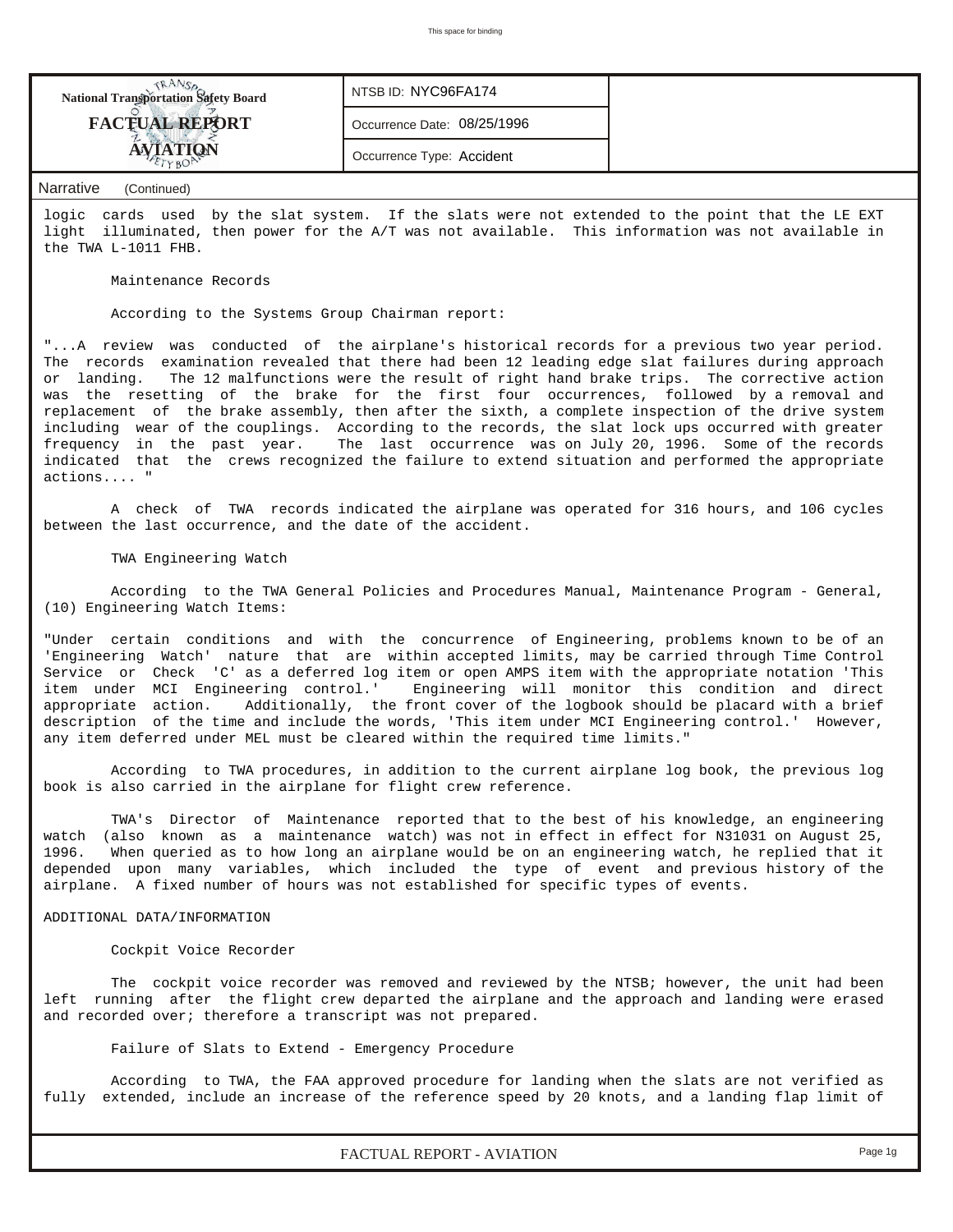| <b>National Transportation Safety Board</b> | NTSB ID: NYC96FA174         |  |
|---------------------------------------------|-----------------------------|--|
| <b>FACTUAL REPORT</b>                       | Occurrence Date: 08/25/1996 |  |
| <b>AVIATION</b>                             | Occurrence Type: Accident   |  |
| <b>Narrative</b><br>(Continued)             |                             |  |

22 degrees.

#### Previous Known Failures of Slats to Extend

 The Operations Group Chairman Report contained summaries of two telephone interviews with pilots who reported cockpit indications of slat extension without actual slat extension. The Air Line Pilots Association (ALPA) submitted correspondence from two pilots with similar occurrence. A further check of Safety Board, TWA, and ALPA records failed to find any additional documentation of these events, or any other slat failures on L-1011s.

 In addition, AIR CARRIER OPERATIONS BULLETIN NO. 8-76-35, issued by the FAA, discussed a failure of the leading edge slats to extend on an L-1011, and which resulted in a stalled condition in flight. The bulletin further stated, "...We understand that the flap position indicators functioned properly; however, the flightcrews apparently failed to note from these indications that the flap systems had not responded as selected."

# Recorded Radar Study

 Radar data was supplied by the New York TRACON, and examined by the Safety Board Vehicle Performance (RE-60) division in Washington, DC. The data revealed that, at 0707:52, the CAMRN controller gave TWA778 a heading of 020 degrees for the final approach course intercept. According to the data, the airplane maintained its present ground track and flew parallel to the final approach course. At 0708:17, approach control queried the pilot if they were receiving the localizer, at which point the captain replied, "yeah, we're coming left now." The radar data revealed that the airplane's ground track changed 35 seconds after the initial requested heading change.

 Between 0708, and 0709, the ground speed averaged in excess of 210 knots. During a 35 second period, the airplane could travel about 2 nautical miles.

 According to the Aeronautical Information Manual (AIM), Chapter 5 - Air Traffic Procedures, Section 5 - Pilot/Controller Roles and Responsibilities, 5-5-2, Item 4, states: "Promptly complies with an air traffic clearance upon receipt except as necessary to cope with an emergency."

 According to the radar data, at 0707:52, the airplane was located about 3.8 NM from TILDI intersection, 10.41 NM from the localizer antenna, and 1.59 degrees from the localizer center line. At 0708:17, when questioned if they were receiving the localizer, the flight was located about 2.5 NM from TILDI intersection, 9.11 NM from the localizer antenna, and 1.21 degrees from the localizer centerline. The localizer width for runway 4L, centerline to full scale deflection, was 1.64 degrees.

#### TWA Flap Extension and Stabilized Approach Procedures

 According to the L-1011 FHB, TWA allowed for pilot discretion, conditions permitting, as to the point of landing gear and flap extension. This allowed for a higher approach speed to the final approach fix. TWA defined a stabilized approach as follows:

During precision instrument approaches, the aircraft should be in the landing configuration, stabilized on final approach airspeed with normal sink rate, and the engines spooled up by 1,000 feet.

The aircraft must not continue descent below 500 feet on any approach unless it is in the landing configuration, stabilized on final approach airspeed and sink rate, with the engines spun up. Any time these conditions are not met when the aircraft is at or below 500 feet, a go-around is mandatory.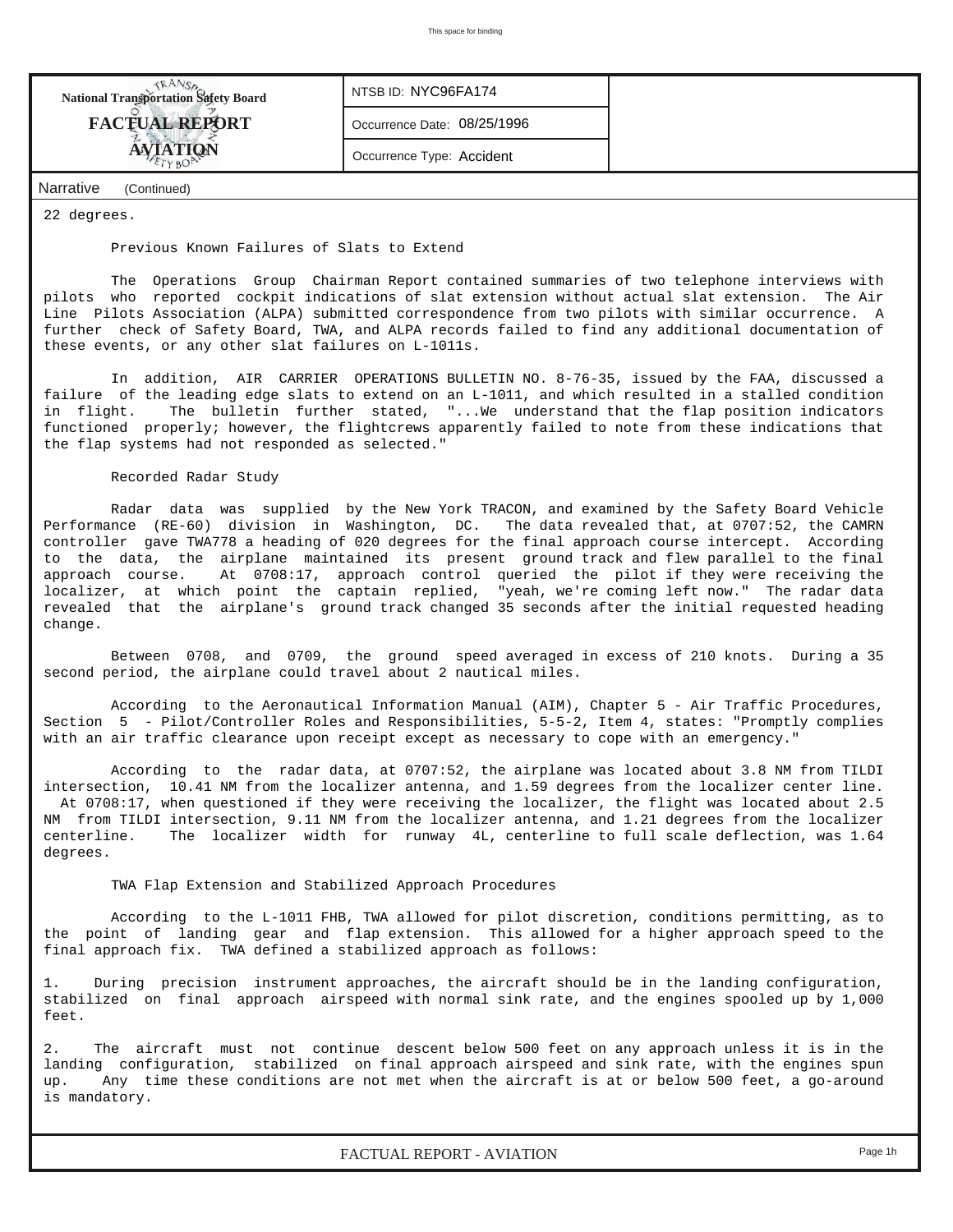| <b>National Transportation Safety Board</b>                                                                                                                                                                                                                                                                                                                                | NTSB ID: NYC96FA174                                                                           |                                                                                                                                                                                     |
|----------------------------------------------------------------------------------------------------------------------------------------------------------------------------------------------------------------------------------------------------------------------------------------------------------------------------------------------------------------------------|-----------------------------------------------------------------------------------------------|-------------------------------------------------------------------------------------------------------------------------------------------------------------------------------------|
| <b>FACTUAL REPORT</b>                                                                                                                                                                                                                                                                                                                                                      | Occurrence Date: 08/25/1996                                                                   |                                                                                                                                                                                     |
| <b>AVIATION</b>                                                                                                                                                                                                                                                                                                                                                            | Occurrence Type: Accident                                                                     |                                                                                                                                                                                     |
| Narrative<br>(Continued)                                                                                                                                                                                                                                                                                                                                                   |                                                                                               |                                                                                                                                                                                     |
|                                                                                                                                                                                                                                                                                                                                                                            | The following were the times of flap extension, with altitudes and airspeeds.                 |                                                                                                                                                                                     |
| Time<br>Flap Setting<br>ExtendedAirspeed                                                                                                                                                                                                                                                                                                                                   | Altitude Airspeed                                                                             | Maximum                                                                                                                                                                             |
| 4 degrees<br>1,500 feet 221 KCAS<br>0708:53<br>feet<br>214 KCAS<br>210 KIAS 22 degrees<br>KIAS 33 degrees<br>0709:51                                                                                                                                                                                                                                                       | 0707:11 1,500 feet 202 KCAS 250 KIAS 10 degrees<br>230 KIAS 18 degrees<br>0709:17<br>700 feet | 0709:07<br>1,300<br>1,100 feet 205 KCAS<br>205<br>162 KCAS<br>170 KIAS                                                                                                              |
| the time of 0706:38 seconds.                                                                                                                                                                                                                                                                                                                                               |                                                                                               | The flight recorder data was correlated with the radar data, and subframe 0 was matched to                                                                                          |
| when the airplane was at 1,500 feet, past TILDI intersection. The EPRs were at 1.01 as the<br>airplane passed through a radar altitude of 500 feet, with a calibrated airspeed (CAS) of 151<br>knots.<br>passed through 400 feet, at an airspeed of 144 CAS. An EPR of 1.1 was reached, at 0710:19, as the<br>airplane passed through 300 feet, at an airspeed of 136 CAS. |                                                                                               | According to the flight data recorder, the engine EPRs were reduced to 1.01, at 0708:59,<br>The EPRs remained at 1.01, until 0710:09, when they started to increase as the airplane |
| nearly closed throttle. An EPR of 1.1 would be a lower than normal power setting for a stabilized<br>approach. Based upon the landing weight of 313,000 pounds, a final flap setting of 33 degrees, and<br>with the leading edge slats extended, a pilot would expect to see an EPR of 1.18 to 1.20, when<br>established on the approach.                                  |                                                                                               | According to a TWA L-1011 Management Pilot, an EPR of 1.01 would correspond to a closed or                                                                                          |
| TWA L-1011 Landing Checklist - Flaps                                                                                                                                                                                                                                                                                                                                       |                                                                                               |                                                                                                                                                                                     |
| were as follows:                                                                                                                                                                                                                                                                                                                                                           |                                                                                               | The checklist callout and checklist amplification of duties applicable to flaps and slats                                                                                           |

FLAPS . . . . . . . . . . . . . . . . . . . . . . . \_\_\_\_\_\_\_ & GREEN LIGHT

Call out indicated flap position [Pilots]

Check LE EXT slats green light on. [Pilots]

"Engineer confirms the flap and leading edge device positions by calling out the indicated flap position and the number of green leading edge lights on the engineer's panel...."

#### Flightcrew Post Accident Interviews

 During crew interviews, the flight engineer reported that she was monitoring the annunciator lights [autoland] and not the altitude or airspeed on the approach. The captain reported that he remembered making a 500 foot callout with airspeed at 140 knots, and sink of 700 FPM, but this was not remembered by the first officer. Additionally, the captain reported that he made a 100 foot callout. This also was not remembered by the first officer. All crewmembers reported that they felt rushed. No crewmember verbalized a go-around, although the first officer said that he was close to calling for one.

# TWA Crew Coordination Procedures

 Examination of the TWA L-1011 FHB, Section 2.40.2, revealed that all cockpit crewmembers were required to participate in crew coordination. Specific callouts for the pilot flying and the

*FACTUAL REPORT - AVIATION Page 1i*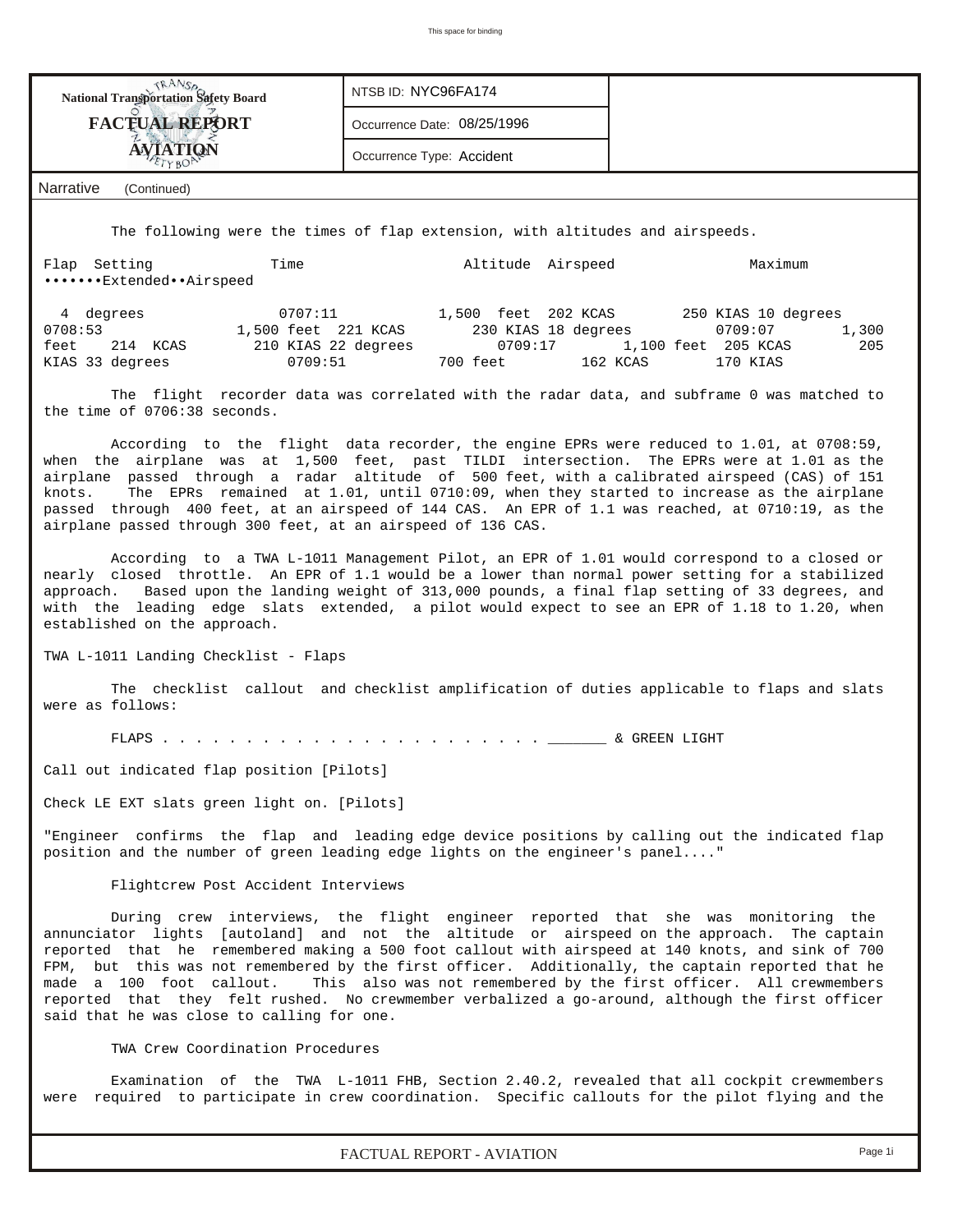| <b>National Transportation Safety Board</b> | NTSB ID: NYC96FA174         |  |
|---------------------------------------------|-----------------------------|--|
| <b>FACTUAL REPORT</b>                       | Occurrence Date: 08/25/1996 |  |
|                                             | Occurrence Type: Accident   |  |

pilot not flying were required for localizer alive, glide slope alive, 500 feet above touchdown (including sink rate and airspeed), 100 feet above minimums, minimums, and pitch attitude, if in excess of 10 degrees. In addition, specific duties listed for the flight engineer, along with the statement, "Back up both pilots for all required callouts. If a callout is omitted, make the callout in a timely manner."

Sleep and Rest History

 The operations group, with the assistance of a Safety Board human performance specialist, conducted interviews relative to the flight crews sleeping habits and rest.

 The captain reported that he had difficulty adjusting to disruptions in his sleeping schedule, and for this reason did not bid to fly international routes. According to his sleep schedule, he had been awake about 24 hours at the time of the accident and reported that he that he felt, "awful, just tired and exhausted." The first officer said that the captain attempted to rest during the cruise portion of the flight to JFK, with his head back in the seat, but that there were visiting crewmembers in the cockpit and the captain might not have received good rest. In addition, the captain commented that he had not slept well in the hotel.

 The first officer reported that he had flown the LAS layover trip several times during July, and had learned the importance of good sleep for flying it. He reported that he had in excess of 14 hours of rest in the scheduled 24 hours of off duty, which was split over two periods. At the time of the accident he had been awake for over 9 hours following a rest in excess of 5 1/2 hours.

 The flight engineer reported that she had not slept well in the hotel on the layover. Additionally, she reported that she felt rested when the accident trip began; however, at the time of the landing she was getting tired.

## Additional Persons

 In addition to the persons listed on page 5 of the NTSB Report 6120.4, the following persons also participated:

John E. Schade NTSB (RE-60) Washington, DC Steve Shataka FAA Blume Lockheed-Martin Aero Sys Marietta, Georgia Capt. John A. Rholfing Air Line Pilots Association Herndon, Virginia Mr. Pierre Huggins Air Line Pilots Association Herndon, Virginia

The airplane was released to TWA on October 4, 1996.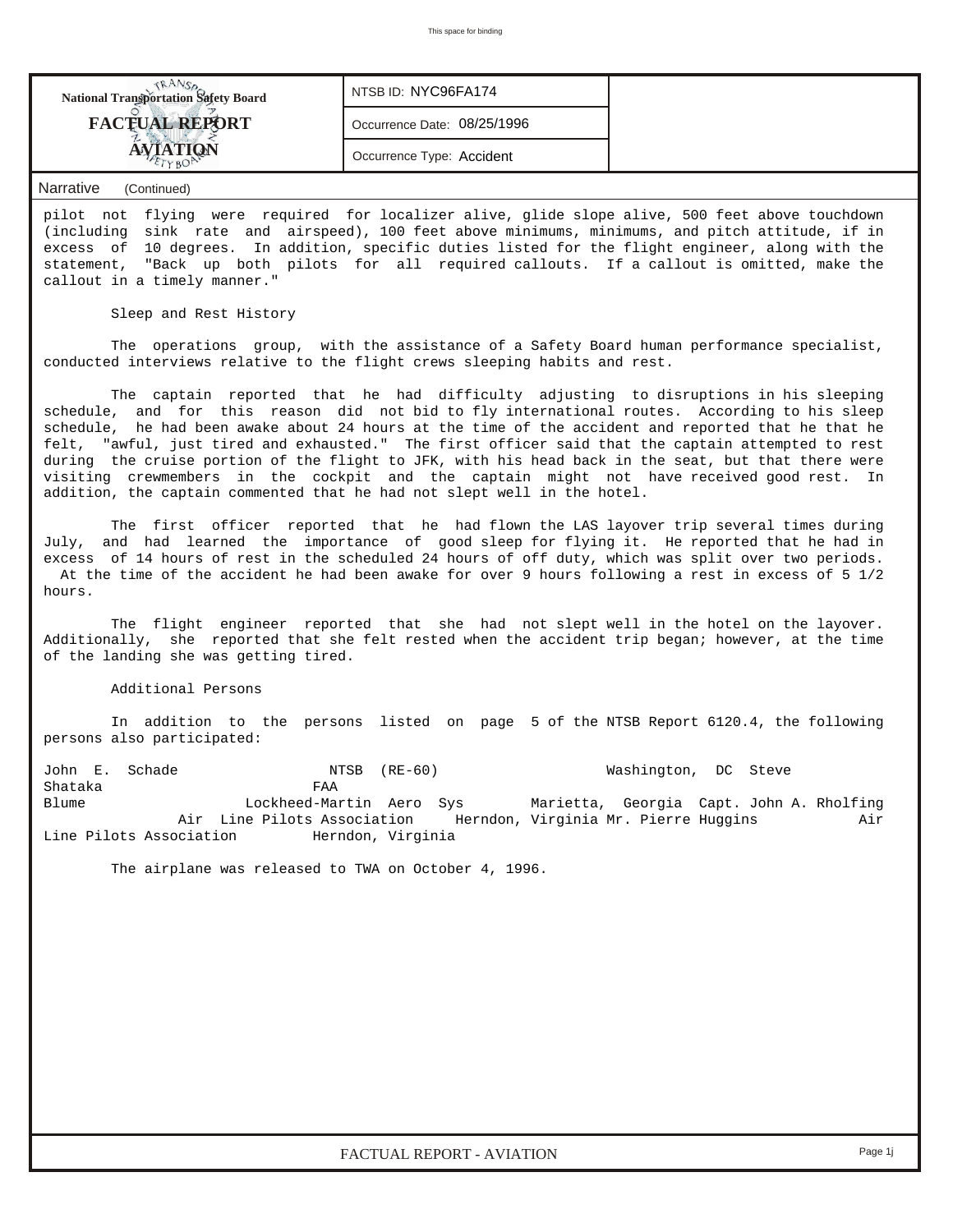| <b>NANSA</b><br>National Transportation Safety Board                                                                        | NTSB ID: NYC96FA174                                                                   |                             |                                                          |                           |  |    |                             |              |            |                                   |              |
|-----------------------------------------------------------------------------------------------------------------------------|---------------------------------------------------------------------------------------|-----------------------------|----------------------------------------------------------|---------------------------|--|----|-----------------------------|--------------|------------|-----------------------------------|--------------|
| <b>FACTUAL REPORT</b>                                                                                                       |                                                                                       | Occurrence Date: 08/25/1996 |                                                          |                           |  |    |                             |              |            |                                   |              |
| <b>AVIATION</b>                                                                                                             |                                                                                       | Occurrence Type: Accident   |                                                          |                           |  |    |                             |              |            |                                   |              |
| Landing Facility/Approach Information                                                                                       |                                                                                       |                             |                                                          |                           |  |    |                             |              |            |                                   |              |
| <b>Airport Name</b>                                                                                                         |                                                                                       | Airport ID:                 | Runway Used<br>Runway Length<br><b>Airport Elevation</b> |                           |  |    |                             |              |            |                                   | Runway Width |
| JOHN F KENNEDY                                                                                                              |                                                                                       | <b>KJFK</b>                 |                                                          | 13 Ft. MSL                |  | 4L |                             | 11351        |            | 150                               |              |
| Runway Surface Type: Asphalt                                                                                                |                                                                                       |                             |                                                          |                           |  |    |                             |              |            |                                   |              |
| Runway Surface Condition: Dry                                                                                               |                                                                                       |                             |                                                          |                           |  |    |                             |              |            |                                   |              |
| Type Instrument Approach: ILS-complete                                                                                      |                                                                                       |                             |                                                          |                           |  |    |                             |              |            |                                   |              |
| VFR Approach/Landing: None                                                                                                  |                                                                                       |                             |                                                          |                           |  |    |                             |              |            |                                   |              |
| Aircraft Information                                                                                                        |                                                                                       |                             |                                                          |                           |  |    |                             |              |            |                                   |              |
| Aircraft Manufacturer<br>Lockheed                                                                                           |                                                                                       |                             | Model/Series<br>L-1011-100                               |                           |  |    |                             |              |            | <b>Serial Number</b><br>193B-1115 |              |
| Airworthiness Certificate(s): Transport                                                                                     |                                                                                       |                             |                                                          |                           |  |    |                             |              |            |                                   |              |
| Landing Gear Type: Retractable - Tricycle                                                                                   |                                                                                       |                             |                                                          |                           |  |    |                             |              |            |                                   |              |
| Homebuilt Aircraft? No                                                                                                      | Certified Max Gross Wt.<br>Number of Engines: 3<br>Number of Seats: 269<br>466000 LBS |                             |                                                          |                           |  |    |                             |              |            |                                   |              |
| Engine Type:<br>Engine Manufacturer:<br>Rated Power:<br>Model/Series:<br>Turbo Fan<br>RB211-22B<br>42000 LBS<br>Rolls-Royce |                                                                                       |                             |                                                          |                           |  |    |                             |              |            |                                   |              |
| - Aircraft Inspection Information                                                                                           |                                                                                       |                             |                                                          |                           |  |    |                             |              |            |                                   |              |
| Airframe Total Time<br>Type of Last Inspection<br>Date of Last Inspection<br>Time Since Last Inspection                     |                                                                                       |                             |                                                          |                           |  |    |                             |              |            |                                   |              |
| <b>Continuous Airworthiness</b><br>559 Hours<br>06/1996                                                                     |                                                                                       |                             |                                                          |                           |  |    |                             |              | 3425 Hours |                                   |              |
| - Emergency Locator Transmitter (ELT) Information                                                                           |                                                                                       |                             |                                                          |                           |  |    |                             |              |            |                                   |              |
| ELT Installed? No                                                                                                           | <b>ELT Operated?</b><br>ELT Aided in Locating Accident Site?                          |                             |                                                          |                           |  |    |                             |              |            |                                   |              |
| Owner/Operator Information                                                                                                  |                                                                                       |                             |                                                          |                           |  |    |                             |              |            |                                   |              |
| Registered Aircraft Owner                                                                                                   |                                                                                       |                             |                                                          | <b>Street Address</b>     |  |    | 1 CITY CENTER, 515 N 6TH ST |              |            |                                   |              |
| <b>TRANS WORLD AIRLINES</b>                                                                                                 | City                                                                                  |                             |                                                          |                           |  |    |                             |              | State      | Zip Code                          |              |
| ST. LOUIS<br><b>MO</b><br><b>Street Address</b>                                                                             |                                                                                       |                             |                                                          |                           |  |    |                             | 63101        |            |                                   |              |
| Operator of Aircraft                                                                                                        | Same as Reg'd Aircraft Owner                                                          |                             |                                                          |                           |  |    |                             |              |            |                                   |              |
| Same as Reg'd Aircraft Owner                                                                                                | City                                                                                  |                             |                                                          |                           |  |    |                             | <b>State</b> | Zip Code   |                                   |              |
| Operator Designator Code: TWAA<br>Operator Does Business As: TWA                                                            |                                                                                       |                             |                                                          |                           |  |    |                             |              |            |                                   |              |
| - Type of U.S. Certificate(s) Held:                                                                                         |                                                                                       |                             |                                                          |                           |  |    |                             |              |            |                                   |              |
| Air Carrier Operating Certificate(s): Flag Carrier/Domestic                                                                 |                                                                                       |                             |                                                          |                           |  |    |                             |              |            |                                   |              |
| Operating Certificate:<br>Operator Certificate:                                                                             |                                                                                       |                             |                                                          |                           |  |    |                             |              |            |                                   |              |
| Regulation Flight Conducted Under: Part 121: Air Carrier                                                                    |                                                                                       |                             |                                                          |                           |  |    |                             |              |            |                                   |              |
| Type of Flight Operation Conducted: Scheduled; Domestic; Passenger/Cargo                                                    |                                                                                       |                             |                                                          |                           |  |    |                             |              |            |                                   |              |
|                                                                                                                             |                                                                                       |                             |                                                          | FACTUAL REPORT - AVIATION |  |    |                             |              |            |                                   | Page 2       |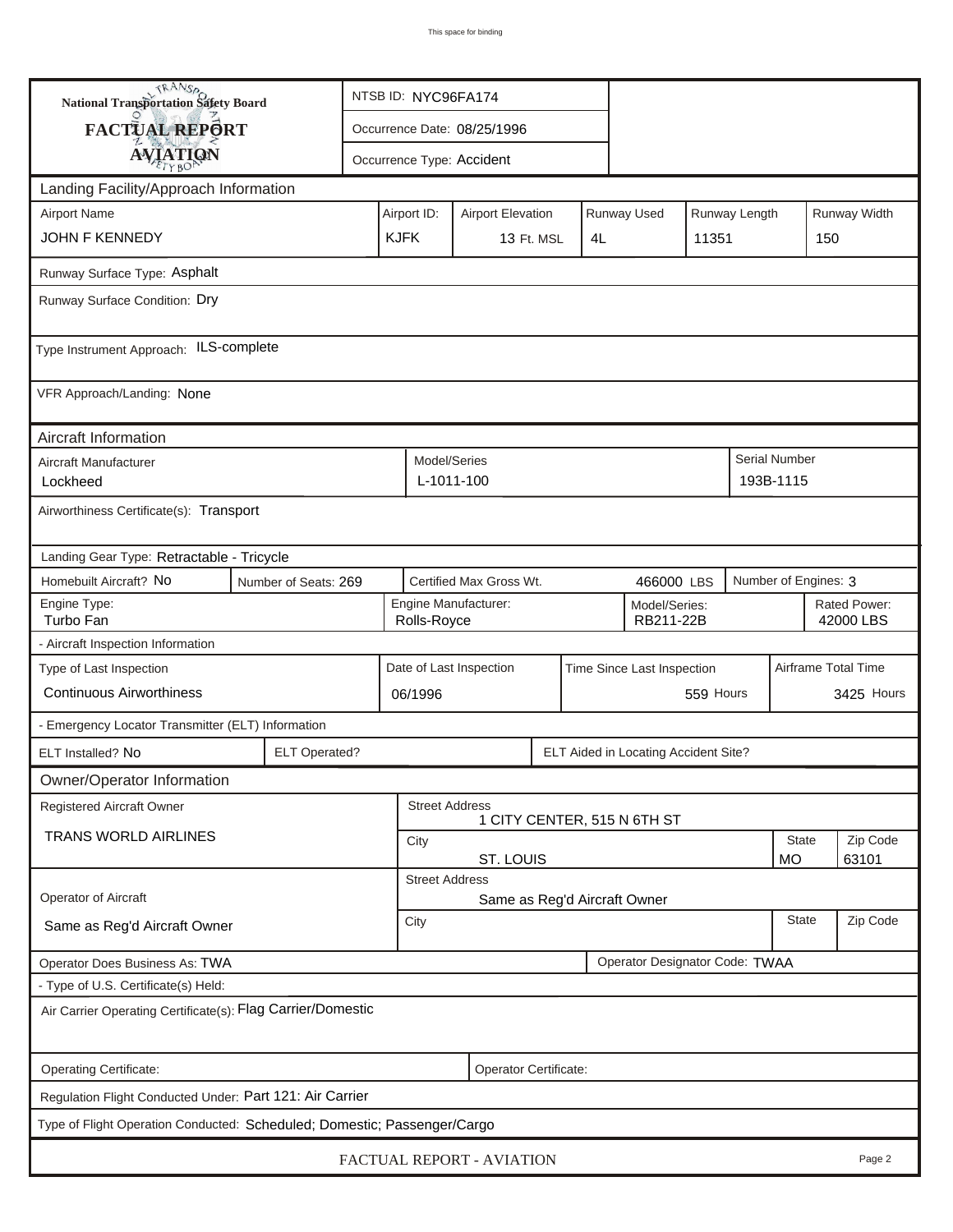| <b>National Transportation Safety Board</b><br>NTSB ID: NYC96FA174                                                |                                                             |  |  |                                                      |  |              |              |                                        |            |           |                                    |            |        |                     |
|-------------------------------------------------------------------------------------------------------------------|-------------------------------------------------------------|--|--|------------------------------------------------------|--|--------------|--------------|----------------------------------------|------------|-----------|------------------------------------|------------|--------|---------------------|
| FACTUAL REPORT<br>Occurrence Date: 08/25/1996                                                                     |                                                             |  |  |                                                      |  |              |              |                                        |            |           |                                    |            |        |                     |
| Occurrence Type: Accident                                                                                         |                                                             |  |  |                                                      |  |              |              |                                        |            |           |                                    |            |        |                     |
| <b>AVIATION</b>                                                                                                   |                                                             |  |  |                                                      |  |              |              |                                        |            |           |                                    |            |        |                     |
| <b>First Pilot Information</b><br>Date of Birth                                                                   |                                                             |  |  |                                                      |  |              |              |                                        |            |           |                                    |            |        |                     |
| Name                                                                                                              | City                                                        |  |  |                                                      |  | <b>State</b> |              |                                        | Age        |           |                                    |            |        |                     |
| On File                                                                                                           | On File<br>On File<br>On File                               |  |  |                                                      |  |              |              |                                        |            |           |                                    |            | 58     |                     |
| Principal Profession: Civilian Pilot<br>Sex: M<br>Seat Occupied: Left<br>Certificate Number: On File              |                                                             |  |  |                                                      |  |              |              |                                        |            |           |                                    |            |        |                     |
| Airline Transport; Flight Engineer<br>Certificate(s):                                                             |                                                             |  |  |                                                      |  |              |              |                                        |            |           |                                    |            |        |                     |
| Airplane Rating(s):<br>Multi-engine Land; Single-engine Land                                                      |                                                             |  |  |                                                      |  |              |              |                                        |            |           |                                    |            |        |                     |
|                                                                                                                   | Rotorcraft/Glider/LTA: None                                 |  |  |                                                      |  |              |              |                                        |            |           |                                    |            |        |                     |
|                                                                                                                   |                                                             |  |  |                                                      |  |              |              |                                        |            |           |                                    |            |        |                     |
| Instrument Rating(s):<br>Airplane<br>None<br>Instructor Rating(s):                                                |                                                             |  |  |                                                      |  |              |              |                                        |            |           |                                    |            |        |                     |
|                                                                                                                   | Type Rating/Endorsement for Accident/Incident Aircraft? Yes |  |  |                                                      |  |              |              | <b>Current Biennial Flight Review?</b> |            |           |                                    |            |        |                     |
|                                                                                                                   | Medical Cert.: Class 1                                      |  |  | Medical Cert. Status: Valid Medical--w/ waivers/lim. |  |              |              |                                        |            |           | Date of Last Medical Exam: 07/1996 |            |        |                     |
|                                                                                                                   |                                                             |  |  |                                                      |  |              |              |                                        |            |           |                                    |            |        |                     |
| Airplane<br>Airplane<br>This Make<br>All A/C<br>- Flight Time Matrix<br>Mult-Engine<br>and Model<br>Single Engine |                                                             |  |  |                                                      |  |              | Night        | Actual                                 | Instrument | Simulated |                                    | Rotorcraft | Glider | Lighter<br>Than Air |
| <b>Total Time</b>                                                                                                 | 18643<br>1267<br>800<br>18267                               |  |  |                                                      |  |              | 3000<br>4000 |                                        |            | 50        |                                    |            |        |                     |
|                                                                                                                   | Pilot In Command(PIC)<br>4855<br>350                        |  |  |                                                      |  |              |              |                                        | 50         | 430       |                                    |            |        |                     |
|                                                                                                                   | Instructor                                                  |  |  |                                                      |  |              |              |                                        |            |           |                                    |            |        |                     |
| Last 90 Days<br>Last 30 Days                                                                                      | 105<br>105<br>41<br>41                                      |  |  |                                                      |  |              |              |                                        | 1<br>1     | 9<br>3    |                                    |            |        |                     |
| Last 24 Hours                                                                                                     |                                                             |  |  |                                                      |  |              |              |                                        |            |           |                                    |            |        |                     |
| Seatbelt Used? Yes<br>Toxicology Performed? No<br>Second Pilot? Yes<br>Shoulder Harness Used? Yes                 |                                                             |  |  |                                                      |  |              |              |                                        |            |           |                                    |            |        |                     |
|                                                                                                                   |                                                             |  |  |                                                      |  |              |              |                                        |            |           |                                    |            |        |                     |
| <b>Flight Plan/Itinerary</b>                                                                                      |                                                             |  |  |                                                      |  |              |              |                                        |            |           |                                    |            |        |                     |
| Type of Flight Plan Filed: None                                                                                   |                                                             |  |  |                                                      |  |              |              |                                        |            |           |                                    |            |        |                     |
| Departure Point<br>Time Zone<br>Airport Identifier<br>Departure Time<br><b>State</b>                              |                                                             |  |  |                                                      |  |              |              |                                        |            |           |                                    |            |        |                     |
| LAS<br>0310<br><b>EDT</b><br><b>LAS VEGAS</b><br><b>NV</b>                                                        |                                                             |  |  |                                                      |  |              |              |                                        |            |           |                                    |            |        |                     |
| Destination<br>Airport Identifier<br><b>State</b>                                                                 |                                                             |  |  |                                                      |  |              |              |                                        |            |           |                                    |            |        |                     |
| <b>JFK</b><br>Same as Accident/Incident Location                                                                  |                                                             |  |  |                                                      |  |              |              |                                        |            |           |                                    |            |        |                     |
| Type of Clearance: IFR                                                                                            |                                                             |  |  |                                                      |  |              |              |                                        |            |           |                                    |            |        |                     |
| Class B<br>Type of Airspace:                                                                                      |                                                             |  |  |                                                      |  |              |              |                                        |            |           |                                    |            |        |                     |
| Weather Information                                                                                               |                                                             |  |  |                                                      |  |              |              |                                        |            |           |                                    |            |        |                     |
| Source of Briefing:                                                                                               |                                                             |  |  |                                                      |  |              |              |                                        |            |           |                                    |            |        |                     |
| Company                                                                                                           |                                                             |  |  |                                                      |  |              |              |                                        |            |           |                                    |            |        |                     |
| Method of Briefing:                                                                                               |                                                             |  |  |                                                      |  |              |              |                                        |            |           |                                    |            |        |                     |
|                                                                                                                   |                                                             |  |  | FACTUAL REPORT - AVIATION                            |  |              |              |                                        |            |           |                                    |            |        | Page 3              |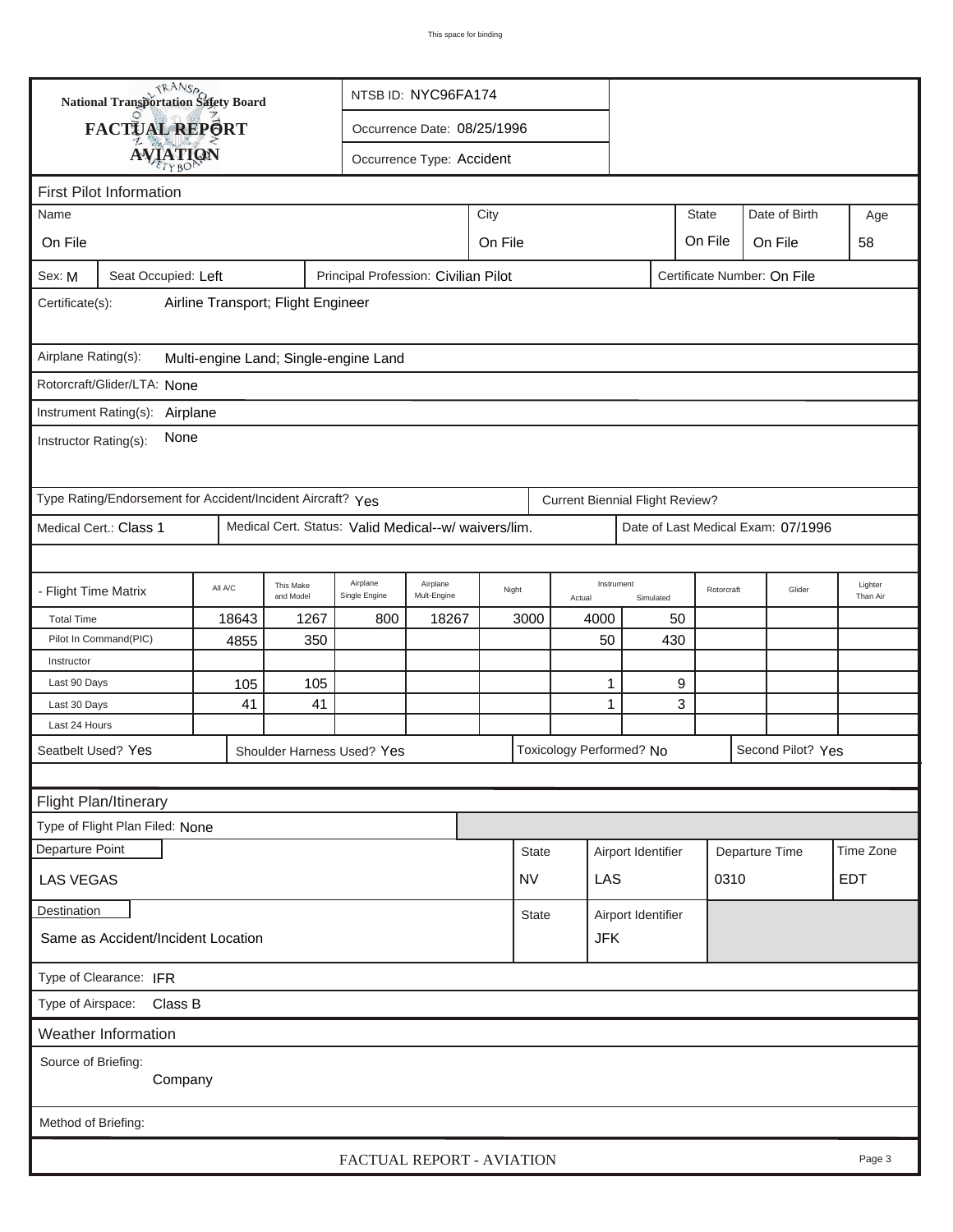| FACTUAL REPORT<br>Occurrence Date: 08/25/1996<br><b>AVIATION</b><br>Occurrence Type: Accident<br>Weather Information<br>WOF ID<br>Time Zone<br><b>Observation Time</b><br><b>WOF Elevation</b><br>WOF Distance From Accident Site<br>Direction From Accident Site<br>0658<br><b>EDT</b><br>0 NM<br>0 Deg. Mag.<br><b>JFK</b><br>13 Ft. MSL<br>Sky/Lowest Cloud Condition: Unknown<br>0 Ft. AGL<br>Condition of Light: Day<br>Lowest Ceiling: Broken<br>200 Ft. AGL<br>0.25<br>Visibility:<br><b>SM</b><br>"Hg<br>Altimeter:<br>66 °C<br>Dew Point:<br>66 °C<br>Wind Direction: 30<br>Density Altitude:<br>Ft.<br>Temperature:<br>Wind Speed: 3<br>Gusts:<br>Weather Condtions at Accident Site: Instrument Conditions<br>Visibility (RVR):<br>0<br>Visibility (RVV)<br>$\pmb{0}$<br>Ft.<br><b>SM</b><br>Intensity of Precipitation: Unknown<br>Restrictions to Visibility: Fog<br>None<br>Type of Precipitation:<br><b>Accident Information</b><br>Aircraft Damage: Substantial<br>Aircraft Fire: None<br>Aircraft Explosion None<br>Classification: U.S. Registered/U.S. Soil<br>- Injury Summary Matrix<br><b>TOTAL</b><br>Fatal<br>Serious<br>Minor<br>None<br><b>First Pilot</b><br>1<br>Second Pilot<br>1<br><b>Student Pilot</b><br>Flight Instructor<br><b>Check Pilot</b><br><b>Flight Engineer</b><br>9<br>9<br>Cabin Attendants<br>Other Crew<br>Passengers<br>250<br>250<br>- TOTAL ABOARD -<br>262<br>262<br>0<br>Other Ground<br>0<br>0<br>0<br>$\overline{0}$<br>- GRAND TOTAL -<br>$\mathbf 0$<br>$\mathbf 0$<br>262<br>262 |  | <b>National Transportation Safety Board</b> |  | NTSB ID: NYC96FA174 |  |  |  |                           |  |  |  |  |        |
|--------------------------------------------------------------------------------------------------------------------------------------------------------------------------------------------------------------------------------------------------------------------------------------------------------------------------------------------------------------------------------------------------------------------------------------------------------------------------------------------------------------------------------------------------------------------------------------------------------------------------------------------------------------------------------------------------------------------------------------------------------------------------------------------------------------------------------------------------------------------------------------------------------------------------------------------------------------------------------------------------------------------------------------------------------------------------------------------------------------------------------------------------------------------------------------------------------------------------------------------------------------------------------------------------------------------------------------------------------------------------------------------------------------------------------------------------------------------------------------------------------------------------------------------|--|---------------------------------------------|--|---------------------|--|--|--|---------------------------|--|--|--|--|--------|
|                                                                                                                                                                                                                                                                                                                                                                                                                                                                                                                                                                                                                                                                                                                                                                                                                                                                                                                                                                                                                                                                                                                                                                                                                                                                                                                                                                                                                                                                                                                                            |  |                                             |  |                     |  |  |  |                           |  |  |  |  |        |
|                                                                                                                                                                                                                                                                                                                                                                                                                                                                                                                                                                                                                                                                                                                                                                                                                                                                                                                                                                                                                                                                                                                                                                                                                                                                                                                                                                                                                                                                                                                                            |  |                                             |  |                     |  |  |  |                           |  |  |  |  |        |
|                                                                                                                                                                                                                                                                                                                                                                                                                                                                                                                                                                                                                                                                                                                                                                                                                                                                                                                                                                                                                                                                                                                                                                                                                                                                                                                                                                                                                                                                                                                                            |  |                                             |  |                     |  |  |  |                           |  |  |  |  |        |
|                                                                                                                                                                                                                                                                                                                                                                                                                                                                                                                                                                                                                                                                                                                                                                                                                                                                                                                                                                                                                                                                                                                                                                                                                                                                                                                                                                                                                                                                                                                                            |  |                                             |  |                     |  |  |  |                           |  |  |  |  |        |
|                                                                                                                                                                                                                                                                                                                                                                                                                                                                                                                                                                                                                                                                                                                                                                                                                                                                                                                                                                                                                                                                                                                                                                                                                                                                                                                                                                                                                                                                                                                                            |  |                                             |  |                     |  |  |  |                           |  |  |  |  |        |
|                                                                                                                                                                                                                                                                                                                                                                                                                                                                                                                                                                                                                                                                                                                                                                                                                                                                                                                                                                                                                                                                                                                                                                                                                                                                                                                                                                                                                                                                                                                                            |  |                                             |  |                     |  |  |  |                           |  |  |  |  |        |
|                                                                                                                                                                                                                                                                                                                                                                                                                                                                                                                                                                                                                                                                                                                                                                                                                                                                                                                                                                                                                                                                                                                                                                                                                                                                                                                                                                                                                                                                                                                                            |  |                                             |  |                     |  |  |  |                           |  |  |  |  |        |
|                                                                                                                                                                                                                                                                                                                                                                                                                                                                                                                                                                                                                                                                                                                                                                                                                                                                                                                                                                                                                                                                                                                                                                                                                                                                                                                                                                                                                                                                                                                                            |  |                                             |  |                     |  |  |  |                           |  |  |  |  |        |
|                                                                                                                                                                                                                                                                                                                                                                                                                                                                                                                                                                                                                                                                                                                                                                                                                                                                                                                                                                                                                                                                                                                                                                                                                                                                                                                                                                                                                                                                                                                                            |  |                                             |  |                     |  |  |  |                           |  |  |  |  |        |
|                                                                                                                                                                                                                                                                                                                                                                                                                                                                                                                                                                                                                                                                                                                                                                                                                                                                                                                                                                                                                                                                                                                                                                                                                                                                                                                                                                                                                                                                                                                                            |  |                                             |  |                     |  |  |  |                           |  |  |  |  |        |
|                                                                                                                                                                                                                                                                                                                                                                                                                                                                                                                                                                                                                                                                                                                                                                                                                                                                                                                                                                                                                                                                                                                                                                                                                                                                                                                                                                                                                                                                                                                                            |  |                                             |  |                     |  |  |  |                           |  |  |  |  |        |
|                                                                                                                                                                                                                                                                                                                                                                                                                                                                                                                                                                                                                                                                                                                                                                                                                                                                                                                                                                                                                                                                                                                                                                                                                                                                                                                                                                                                                                                                                                                                            |  |                                             |  |                     |  |  |  |                           |  |  |  |  |        |
|                                                                                                                                                                                                                                                                                                                                                                                                                                                                                                                                                                                                                                                                                                                                                                                                                                                                                                                                                                                                                                                                                                                                                                                                                                                                                                                                                                                                                                                                                                                                            |  |                                             |  |                     |  |  |  |                           |  |  |  |  |        |
|                                                                                                                                                                                                                                                                                                                                                                                                                                                                                                                                                                                                                                                                                                                                                                                                                                                                                                                                                                                                                                                                                                                                                                                                                                                                                                                                                                                                                                                                                                                                            |  |                                             |  |                     |  |  |  |                           |  |  |  |  |        |
|                                                                                                                                                                                                                                                                                                                                                                                                                                                                                                                                                                                                                                                                                                                                                                                                                                                                                                                                                                                                                                                                                                                                                                                                                                                                                                                                                                                                                                                                                                                                            |  |                                             |  |                     |  |  |  |                           |  |  |  |  |        |
|                                                                                                                                                                                                                                                                                                                                                                                                                                                                                                                                                                                                                                                                                                                                                                                                                                                                                                                                                                                                                                                                                                                                                                                                                                                                                                                                                                                                                                                                                                                                            |  |                                             |  |                     |  |  |  |                           |  |  |  |  |        |
|                                                                                                                                                                                                                                                                                                                                                                                                                                                                                                                                                                                                                                                                                                                                                                                                                                                                                                                                                                                                                                                                                                                                                                                                                                                                                                                                                                                                                                                                                                                                            |  |                                             |  |                     |  |  |  |                           |  |  |  |  |        |
|                                                                                                                                                                                                                                                                                                                                                                                                                                                                                                                                                                                                                                                                                                                                                                                                                                                                                                                                                                                                                                                                                                                                                                                                                                                                                                                                                                                                                                                                                                                                            |  |                                             |  |                     |  |  |  |                           |  |  |  |  |        |
|                                                                                                                                                                                                                                                                                                                                                                                                                                                                                                                                                                                                                                                                                                                                                                                                                                                                                                                                                                                                                                                                                                                                                                                                                                                                                                                                                                                                                                                                                                                                            |  |                                             |  |                     |  |  |  |                           |  |  |  |  |        |
|                                                                                                                                                                                                                                                                                                                                                                                                                                                                                                                                                                                                                                                                                                                                                                                                                                                                                                                                                                                                                                                                                                                                                                                                                                                                                                                                                                                                                                                                                                                                            |  |                                             |  |                     |  |  |  |                           |  |  |  |  |        |
|                                                                                                                                                                                                                                                                                                                                                                                                                                                                                                                                                                                                                                                                                                                                                                                                                                                                                                                                                                                                                                                                                                                                                                                                                                                                                                                                                                                                                                                                                                                                            |  |                                             |  |                     |  |  |  |                           |  |  |  |  |        |
|                                                                                                                                                                                                                                                                                                                                                                                                                                                                                                                                                                                                                                                                                                                                                                                                                                                                                                                                                                                                                                                                                                                                                                                                                                                                                                                                                                                                                                                                                                                                            |  |                                             |  |                     |  |  |  |                           |  |  |  |  |        |
|                                                                                                                                                                                                                                                                                                                                                                                                                                                                                                                                                                                                                                                                                                                                                                                                                                                                                                                                                                                                                                                                                                                                                                                                                                                                                                                                                                                                                                                                                                                                            |  |                                             |  |                     |  |  |  |                           |  |  |  |  |        |
|                                                                                                                                                                                                                                                                                                                                                                                                                                                                                                                                                                                                                                                                                                                                                                                                                                                                                                                                                                                                                                                                                                                                                                                                                                                                                                                                                                                                                                                                                                                                            |  |                                             |  |                     |  |  |  |                           |  |  |  |  |        |
|                                                                                                                                                                                                                                                                                                                                                                                                                                                                                                                                                                                                                                                                                                                                                                                                                                                                                                                                                                                                                                                                                                                                                                                                                                                                                                                                                                                                                                                                                                                                            |  |                                             |  |                     |  |  |  |                           |  |  |  |  |        |
|                                                                                                                                                                                                                                                                                                                                                                                                                                                                                                                                                                                                                                                                                                                                                                                                                                                                                                                                                                                                                                                                                                                                                                                                                                                                                                                                                                                                                                                                                                                                            |  |                                             |  |                     |  |  |  |                           |  |  |  |  |        |
|                                                                                                                                                                                                                                                                                                                                                                                                                                                                                                                                                                                                                                                                                                                                                                                                                                                                                                                                                                                                                                                                                                                                                                                                                                                                                                                                                                                                                                                                                                                                            |  |                                             |  |                     |  |  |  |                           |  |  |  |  |        |
|                                                                                                                                                                                                                                                                                                                                                                                                                                                                                                                                                                                                                                                                                                                                                                                                                                                                                                                                                                                                                                                                                                                                                                                                                                                                                                                                                                                                                                                                                                                                            |  |                                             |  |                     |  |  |  |                           |  |  |  |  |        |
|                                                                                                                                                                                                                                                                                                                                                                                                                                                                                                                                                                                                                                                                                                                                                                                                                                                                                                                                                                                                                                                                                                                                                                                                                                                                                                                                                                                                                                                                                                                                            |  |                                             |  |                     |  |  |  |                           |  |  |  |  |        |
|                                                                                                                                                                                                                                                                                                                                                                                                                                                                                                                                                                                                                                                                                                                                                                                                                                                                                                                                                                                                                                                                                                                                                                                                                                                                                                                                                                                                                                                                                                                                            |  |                                             |  |                     |  |  |  |                           |  |  |  |  |        |
|                                                                                                                                                                                                                                                                                                                                                                                                                                                                                                                                                                                                                                                                                                                                                                                                                                                                                                                                                                                                                                                                                                                                                                                                                                                                                                                                                                                                                                                                                                                                            |  |                                             |  |                     |  |  |  |                           |  |  |  |  |        |
|                                                                                                                                                                                                                                                                                                                                                                                                                                                                                                                                                                                                                                                                                                                                                                                                                                                                                                                                                                                                                                                                                                                                                                                                                                                                                                                                                                                                                                                                                                                                            |  |                                             |  |                     |  |  |  |                           |  |  |  |  |        |
|                                                                                                                                                                                                                                                                                                                                                                                                                                                                                                                                                                                                                                                                                                                                                                                                                                                                                                                                                                                                                                                                                                                                                                                                                                                                                                                                                                                                                                                                                                                                            |  |                                             |  |                     |  |  |  | FACTUAL REPORT - AVIATION |  |  |  |  | Page 4 |